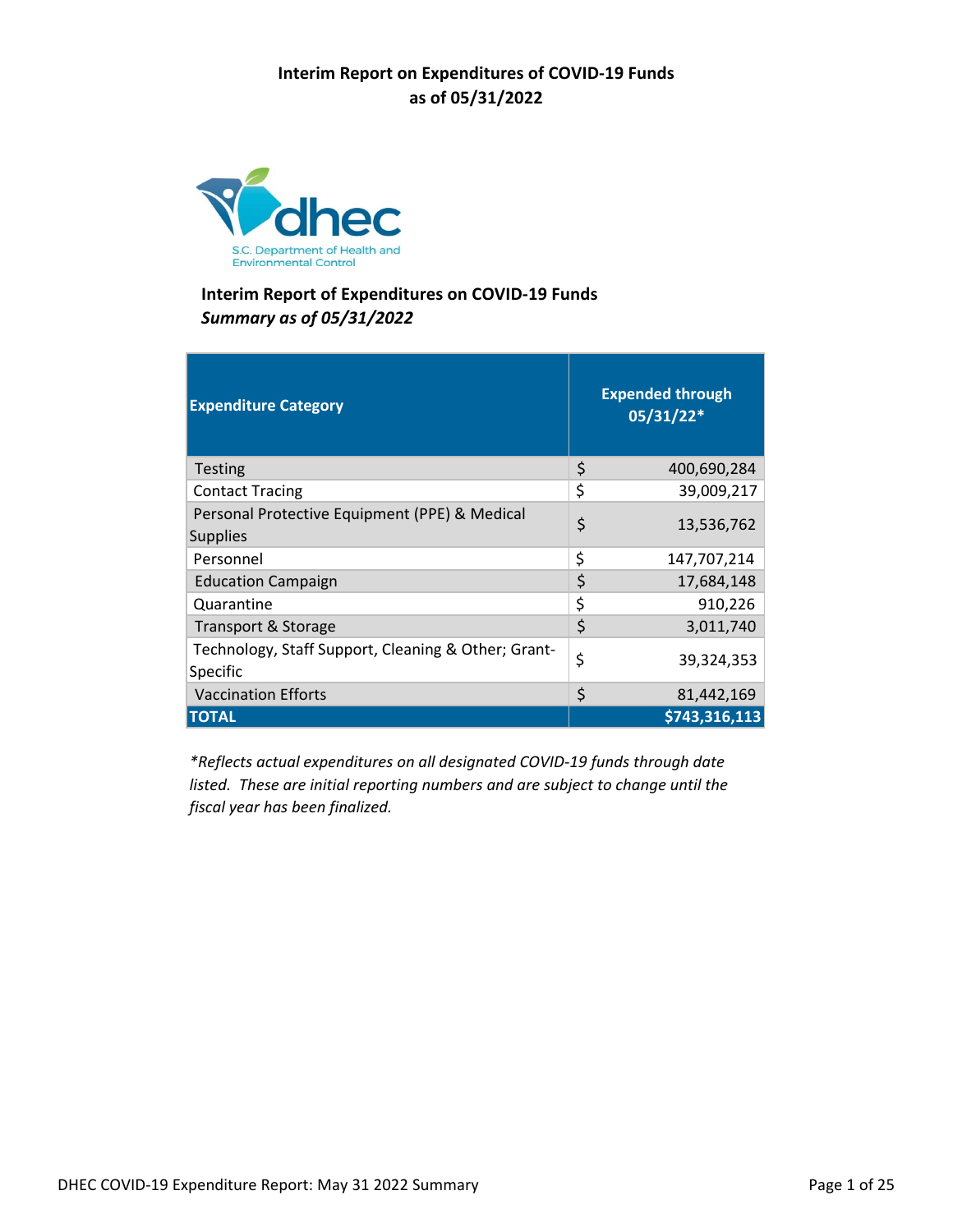## **COVID‐19 General Funds**

| <b>Fund Title:</b>       | <b>COVID Response Fund (Act 116)</b> | <b>Category</b>                                           | <b>Expended</b> |
|--------------------------|--------------------------------------|-----------------------------------------------------------|-----------------|
| <b>Federal Source:</b>   | n/a                                  | <b>Testing</b>                                            | 7,274,715       |
| Date Received:           | 3/19/2020                            | <b>Contact Tracing</b>                                    | 5,466           |
| <b>Date Expiring</b>     | n/a                                  | Personal Protective Equipment (PPE)<br>& Medical Supplies | 560,439         |
| <b>SCEIS Fund/Grant:</b> | 31050000 / Not Relevant              | Personnel                                                 | 6,535,403       |
| <b>Purpose:</b>          | Funds provided by the General        | <b>Education Campaign</b>                                 | 1,804,561       |
|                          | Assembly necessary for the           | Quarantine                                                | 300,805         |
|                          | health, safety and welfare of the    | Transport & Storage                                       | 91,768          |
|                          | public in response to the COVID-     | Technology, Staff Support, Cleaning                       | 4,911,462       |
|                          | 19 pandemic                          | & Other; Grant-Specific                                   |                 |
|                          |                                      | <b>Vaccination Efforts</b>                                | 441,809         |
|                          |                                      | <b>TOTAL</b>                                              | 21,926,428      |

**Total Award** 45,000,000 **Balance: 23,073,572** 

| <b>Fund Title:</b>       | <b>COVID Contingency Fund (Act 2)</b>           | <b>Category</b>                                                | <b>Expended</b> |
|--------------------------|-------------------------------------------------|----------------------------------------------------------------|-----------------|
| <b>Federal Source:</b>   | n/a                                             | <b>Testing</b>                                                 | 1,863,519       |
| Date Received:           | 2/19/2021                                       | <b>Contact Tracing</b>                                         |                 |
| <b>Date Expiring</b>     | n/a                                             | Personal Protective Equipment (PPE)<br>& Medical Supplies      |                 |
| <b>SCEIS Fund/Grant:</b> | 31060000 / Not Relevant                         | Personnel                                                      |                 |
| <b>Purpose:</b>          | Funds provided by the General                   | <b>Education Campaign</b>                                      |                 |
|                          | Assembly necessary for the                      | Quarantine                                                     |                 |
|                          | health, safety and welfare of the               | Transport & Storage                                            |                 |
|                          | public in response to the COVID-<br>19 pandemic | Technology, Staff Support, Cleaning<br>& Other; Grant-Specific |                 |
|                          |                                                 | <b>Vaccination Efforts</b>                                     |                 |
|                          |                                                 | <b>TOTAL</b>                                                   | 1,863,519       |

**Total Award** 63,000,000 **Balance: 61,136,481**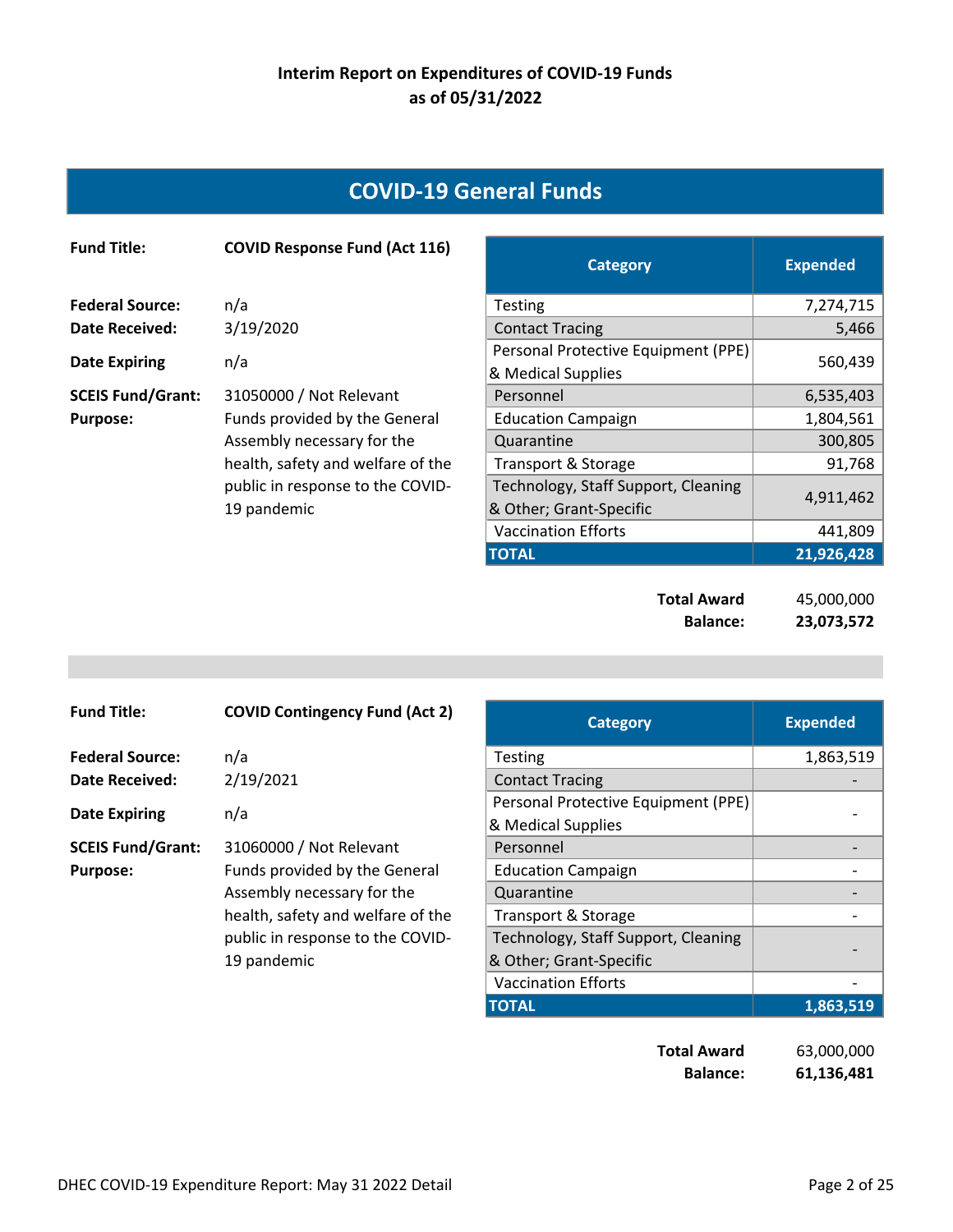| 45,648,699<br><b>Testing</b><br><b>Federal Source:</b><br><b>CRF</b><br>6,768,876<br><b>Contact Tracing</b><br>6/23/2020<br>Personal Protective Equipment (PPE)<br><b>Date Received:</b><br>8,118,947<br>& Medical Supplies<br>12/30/2020<br>Personnel<br>40,856,826<br><b>Date Expiring</b><br><b>SCEIS Fund/Grant:</b><br>4,399,115<br>51C10000/J0401CARES20<br><b>Education Campaign</b><br>Supports ongoing testing in the state.<br>281,567<br>Quarantine<br><b>Purpose:</b><br>Of the \$115M* awarded as part of<br>141,549<br>Transport & Storage<br>the SCCARES program, \$15M was<br>Technology, Staff Support, Cleaning<br>3,268,190<br>spent by other entities to enhance<br>& Other; Grant-Specific<br>testing. DHEC has submitted invoices<br>for the remaining CRF balance.<br><b>Vaccination Efforts</b><br>14,298<br><b>TOTAL</b><br>109,498,067 | <b>Grant Title:</b> | <b>SCCARES Act</b><br><b>Coronavirus Relief Funds</b> | <b>Category</b> | <b>Expended</b> |
|------------------------------------------------------------------------------------------------------------------------------------------------------------------------------------------------------------------------------------------------------------------------------------------------------------------------------------------------------------------------------------------------------------------------------------------------------------------------------------------------------------------------------------------------------------------------------------------------------------------------------------------------------------------------------------------------------------------------------------------------------------------------------------------------------------------------------------------------------------------|---------------------|-------------------------------------------------------|-----------------|-----------------|
|                                                                                                                                                                                                                                                                                                                                                                                                                                                                                                                                                                                                                                                                                                                                                                                                                                                                  |                     |                                                       |                 |                 |
|                                                                                                                                                                                                                                                                                                                                                                                                                                                                                                                                                                                                                                                                                                                                                                                                                                                                  |                     |                                                       |                 |                 |
|                                                                                                                                                                                                                                                                                                                                                                                                                                                                                                                                                                                                                                                                                                                                                                                                                                                                  |                     |                                                       |                 |                 |
|                                                                                                                                                                                                                                                                                                                                                                                                                                                                                                                                                                                                                                                                                                                                                                                                                                                                  |                     |                                                       |                 |                 |
|                                                                                                                                                                                                                                                                                                                                                                                                                                                                                                                                                                                                                                                                                                                                                                                                                                                                  |                     |                                                       |                 |                 |
|                                                                                                                                                                                                                                                                                                                                                                                                                                                                                                                                                                                                                                                                                                                                                                                                                                                                  |                     |                                                       |                 |                 |
|                                                                                                                                                                                                                                                                                                                                                                                                                                                                                                                                                                                                                                                                                                                                                                                                                                                                  |                     |                                                       |                 |                 |
|                                                                                                                                                                                                                                                                                                                                                                                                                                                                                                                                                                                                                                                                                                                                                                                                                                                                  |                     |                                                       |                 |                 |
|                                                                                                                                                                                                                                                                                                                                                                                                                                                                                                                                                                                                                                                                                                                                                                                                                                                                  |                     |                                                       |                 |                 |
|                                                                                                                                                                                                                                                                                                                                                                                                                                                                                                                                                                                                                                                                                                                                                                                                                                                                  |                     |                                                       |                 |                 |

**Total Award\*** 109,498,067 **Balance:** 0

| <b>Grant Title:</b>      | <b>DHEC Internal Accounting Fund -</b><br><b>S400</b> | <b>Category</b>                     | <b>Expended</b> |
|--------------------------|-------------------------------------------------------|-------------------------------------|-----------------|
|                          |                                                       | <b>Testing</b>                      | 1,275,099       |
| <b>Federal Source:</b>   | Agency Fund                                           | <b>Contact Tracing</b>              | 2,118,883       |
| <b>Date Received:</b>    | NA.                                                   | Personal Protective Equipment (PPE) |                 |
|                          |                                                       | & Medical Supplies                  | 279,769         |
| <b>Date Expiring</b>     | ΝA                                                    | Personnel                           |                 |
| <b>SCEIS Fund/Grant:</b> | 34720003 / J0403S400000                               | <b>Education Campaign</b>           | 2,132,694       |
| <b>Purpose:</b>          | Internal fund used to support                         | Quarantine                          | 150,465         |
|                          | response costs.                                       | Transport & Storage                 | 340,191         |
|                          |                                                       | Technology, Staff Support, Cleaning |                 |
|                          |                                                       | 8. Other: Grant-Specific            | 1,733,853       |

| <b>Accounting Fund -</b><br>S400 | <b>Category</b>                     | <b>Expended</b> |
|----------------------------------|-------------------------------------|-----------------|
|                                  | <b>Testing</b>                      | 1,275,099       |
|                                  | <b>Contact Tracing</b>              | 2,118,883       |
|                                  | Personal Protective Equipment (PPE) | 279,769         |
|                                  | & Medical Supplies                  |                 |
|                                  | Personnel                           |                 |
| 103S400000                       | <b>Education Campaign</b>           | 2,132,694       |
| sed to support                   | Quarantine                          | 150,465         |
|                                  | Transport & Storage                 | 340,191         |
|                                  | Technology, Staff Support, Cleaning |                 |
|                                  | & Other; Grant-Specific             | 1,733,853       |
|                                  | <b>Vaccination Efforts</b>          | 480,688         |
|                                  | <b>TOTAL</b>                        | 8,511,643       |

**Total Award** 

**Balance** (8,511,643)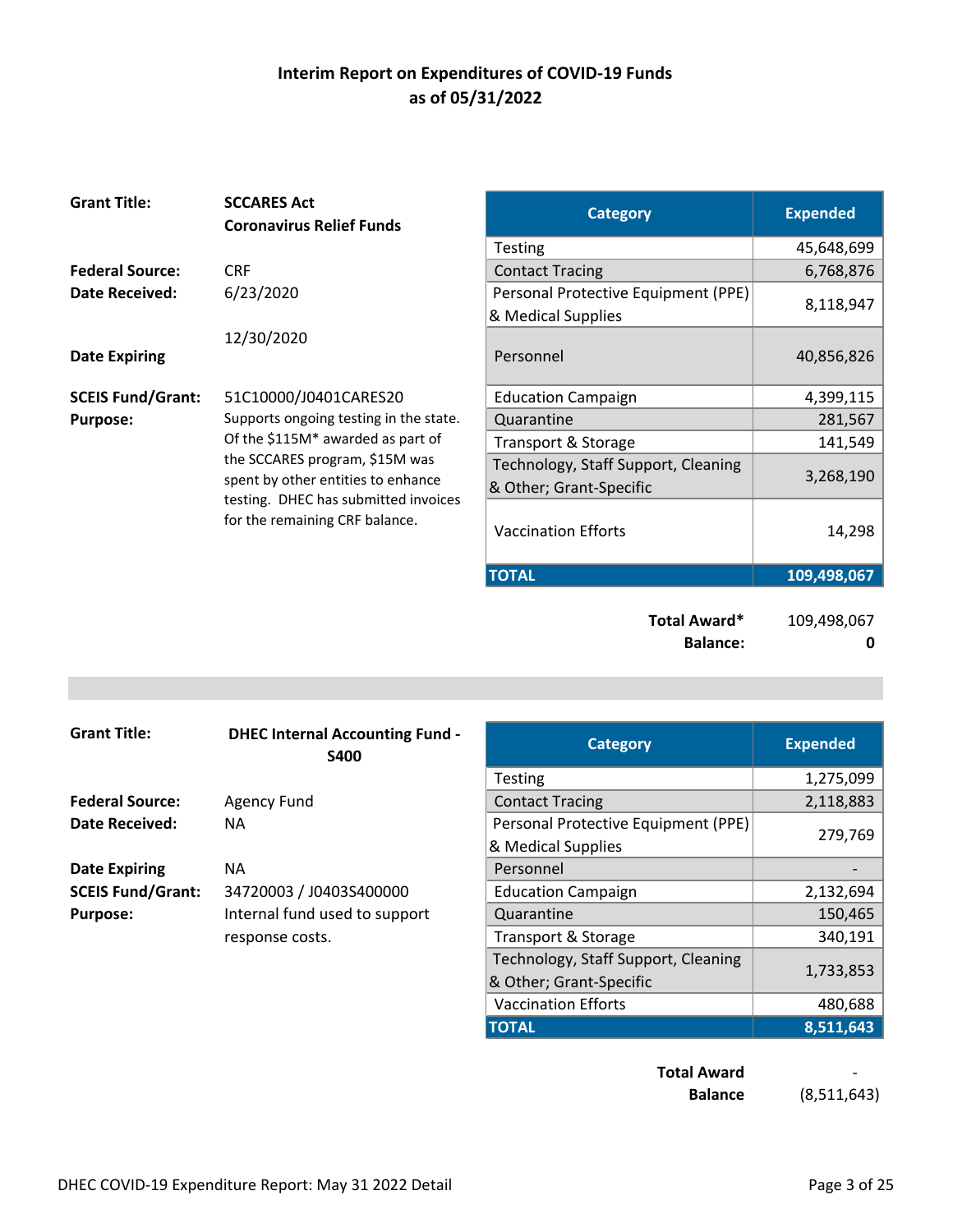| <b>Grant Title:</b>      | <b>SCDHEC's Public Health Crisis</b><br><b>Response Grant</b> | <b>Category</b>                     | <b>Expended</b> |
|--------------------------|---------------------------------------------------------------|-------------------------------------|-----------------|
| <b>Federal Source:</b>   | <b>CPRSA</b>                                                  | <b>Testing</b>                      | 3,105,814       |
| Date Received:           | 3/16/2020                                                     | <b>Contact Tracing</b>              |                 |
|                          |                                                               | Personal Protective Equipment (PPE) |                 |
| <b>Date Expiring</b>     | 3/15/2022                                                     | & Medical Supplies                  | 3,573,764       |
| <b>SCEIS Fund/Grant:</b> | 51C30000 / J0401H120V19                                       | Personnel                           |                 |
| <b>Purpose:</b>          | Funds to carry out surveillance,                              | <b>Education Campaign</b>           |                 |
|                          | epidemiology, laboratory                                      | Quarantine                          |                 |
|                          | capacity, infection control,                                  | Transport & Storage                 | 1,711,723       |
|                          | mitigation, communications, and                               | Technology, Staff Support, Cleaning |                 |
|                          | other preparedness and response                               | & Other; Grant-Specific             | 229,416         |
|                          | activities                                                    | <b>TOTAL</b>                        | 8,620,717       |

| <b>SCDHEC's Public Health Crisis</b><br><b>Response Grant</b> | <b>Category</b>                     | <b>Expended</b> |
|---------------------------------------------------------------|-------------------------------------|-----------------|
| CPRSA                                                         | <b>Testing</b>                      | 3,105,814       |
| 3/16/2020                                                     | <b>Contact Tracing</b>              |                 |
| 3/15/2022                                                     | Personal Protective Equipment (PPE) |                 |
|                                                               | & Medical Supplies                  | 3,573,764       |
| 51C30000 / J0401H120V19                                       | Personnel                           |                 |
| Funds to carry out surveillance,                              | <b>Education Campaign</b>           |                 |
| epidemiology, laboratory                                      | Quarantine                          |                 |
| capacity, infection control,                                  | Transport & Storage                 | 1,711,723       |
| mitigation, communications, and                               | Technology, Staff Support, Cleaning | 229,416         |
| other preparedness and response                               | & Other; Grant-Specific             |                 |
| activities                                                    | <b>TOTAL</b>                        | 8,620,717       |
|                                                               |                                     |                 |

| <b>Total Award</b> | 8,926,133 |
|--------------------|-----------|
| <b>Balance:</b>    | 305,416   |

| <b>Grant Title:</b>      | CK19-1904 Epidemiology and<br><b>Laboratory Capacity (ELC): CARES</b> | <b>Category</b>                     | <b>Expended</b> |
|--------------------------|-----------------------------------------------------------------------|-------------------------------------|-----------------|
|                          |                                                                       | <b>Testing</b>                      | 3,938,5         |
| <b>Federal Source:</b>   | <b>CARES</b>                                                          | <b>Contact Tracing</b>              |                 |
| <b>Date Received:</b>    | 4/23/2020                                                             | Personal Protective Equipment (PPE) |                 |
|                          |                                                                       | & Medical Supplies                  |                 |
| <b>Date Expiring</b>     | 7/31/2024                                                             | Personnel                           |                 |
| <b>SCEIS Fund/Grant:</b> | 51C10016 / J0401U000V19                                               | <b>Education Campaign</b>           |                 |
| <b>Purpose:</b>          | Supports contact tracing,                                             | Quarantine                          |                 |
|                          | surveillance, testing, monitoring                                     | Transport & Storage                 |                 |
|                          | capacity, vulnerable populations                                      | Technology, Staff Support, Cleaning |                 |
|                          |                                                                       | & Other; Grant-Specific             | 513,6           |

| CK19-1904 Epidemiology and<br><b>Laboratory Capacity (ELC): CARES</b> | <b>Category</b>                     | <b>Expended</b> |
|-----------------------------------------------------------------------|-------------------------------------|-----------------|
|                                                                       | <b>Testing</b>                      | 3,938,594       |
| CARES                                                                 | <b>Contact Tracing</b>              |                 |
| 4/23/2020                                                             | Personal Protective Equipment (PPE) |                 |
|                                                                       | & Medical Supplies                  |                 |
| 7/31/2024                                                             | Personnel                           |                 |
| 51C10016 / J0401U000V19                                               | <b>Education Campaign</b>           |                 |
| Supports contact tracing,                                             | Quarantine                          |                 |
| surveillance, testing, monitoring                                     | Transport & Storage                 |                 |
| capacity, vulnerable populations                                      | Technology, Staff Support, Cleaning |                 |
|                                                                       | & Other; Grant-Specific             | 513,615         |
|                                                                       | <b>TOTAL</b>                        | 4,452,209       |
|                                                                       |                                     |                 |
|                                                                       | <b>Total Award</b>                  | 9,917,925       |

**Balance: 5,465,716**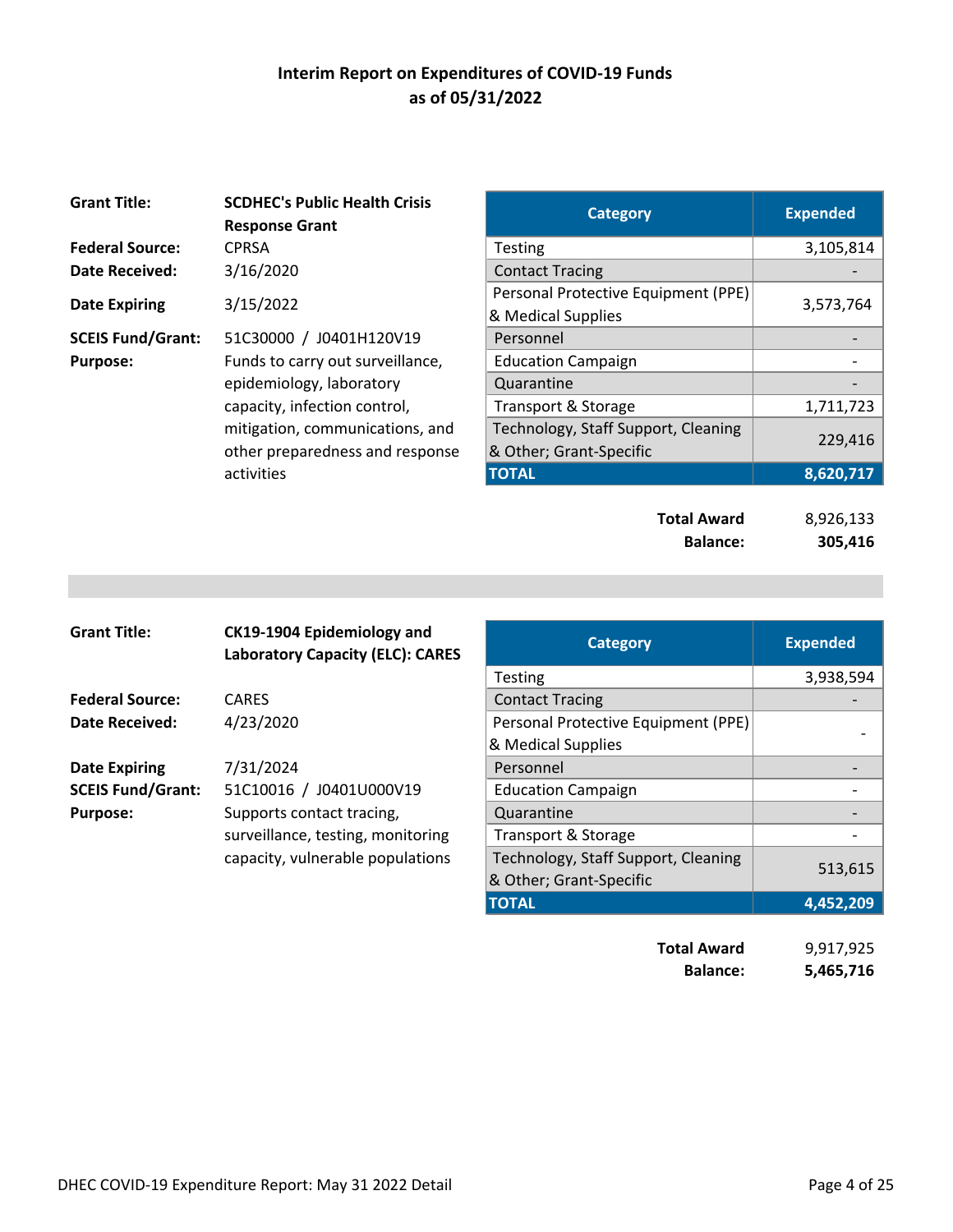| <b>Grant Title:</b>      | CK19-1904 Epidemiology and<br><b>Laboratory Capacity (ELC):</b> | <b>Category</b>                     | <b>Expended</b> |
|--------------------------|-----------------------------------------------------------------|-------------------------------------|-----------------|
|                          | <b>Enhancing Detection</b>                                      | Testing                             | 61,507,9        |
|                          |                                                                 | <b>Contact Tracing</b>              | 26,493,1        |
| <b>Federal Source:</b>   | <b>PPPHCE</b>                                                   | Personal Protective Equipment (PPE) |                 |
|                          |                                                                 | & Medical Supplies                  | 34,1            |
| <b>Date Received:</b>    | 5/15/2020                                                       | Personnel                           | 28,514,9        |
| <b>Date Expiring</b>     | 7/31/2024                                                       | <b>Education Campaign</b>           |                 |
| <b>SCEIS Fund/Grant:</b> | 51C40000 / J0401U000X19                                         | Quarantine                          | 3,4             |
| <b>Purpose:</b>          | Develop, purchase, administer,                                  | Transport & Storage                 | 33,5            |
|                          | process, and analyze COVID-19                                   | Technology, Staff Support, Cleaning |                 |
|                          | tests, conduct surveillance, trace                              | & Other; Grant-Specific             | 2,103,0         |
|                          | contacts, and related activities.                               | <b>TOTAL</b>                        | 118,690,2       |
|                          | Recipients will establish a robust                              |                                     |                 |
|                          | testing plan that ensures                                       | <b>Total Award</b>                  | 118,690,2       |
|                          | adequate testing is made                                        | <b>Balance:</b>                     |                 |
|                          | available.                                                      |                                     |                 |

| <b>Grant Title:</b>      | CK19-1904 Epidemiology and<br><b>Laboratory Capacity (ELC):</b> | <b>Category</b>                     | <b>Expended</b> |
|--------------------------|-----------------------------------------------------------------|-------------------------------------|-----------------|
|                          | <b>Enhancing Detection</b>                                      | <b>Testing</b>                      | 61,507,902      |
|                          |                                                                 | <b>Contact Tracing</b>              | 26,493,161      |
| <b>Federal Source:</b>   | <b>PPPHCE</b>                                                   | Personal Protective Equipment (PPE) |                 |
|                          |                                                                 | & Medical Supplies                  | 34,131          |
| Date Received:           | 5/15/2020                                                       | Personnel                           | 28,514,915      |
| <b>Date Expiring</b>     | 7/31/2024                                                       | <b>Education Campaign</b>           |                 |
| <b>SCEIS Fund/Grant:</b> | 51C40000 / J0401U000X19                                         | Quarantine                          | 3,482           |
| <b>Purpose:</b>          | Develop, purchase, administer,                                  | <b>Transport &amp; Storage</b>      | 33,556          |
|                          | process, and analyze COVID-19                                   | Technology, Staff Support, Cleaning | 2,103,072       |
|                          | tests, conduct surveillance, trace                              | & Other; Grant-Specific             |                 |
|                          | contacts, and related activities.                               | <b>TOTAL</b>                        | 118,690,218     |
|                          | اللقاء والمساحي والمقاط والمتلمح القادمية والمتلقات والمحامرة   |                                     |                 |

**Total Award** 118,690,218 **Balance: 1999** 

| <b>Grant Title:</b>      | <b>Enhancing Detection Expansion</b> | <b>Category</b>                     | <b>Expended</b> |
|--------------------------|--------------------------------------|-------------------------------------|-----------------|
|                          |                                      | <b>Testing</b>                      | 137,322,993     |
| <b>Federal Source:</b>   | <b>CES</b>                           | <b>Contact Tracing</b>              | 3,549,434       |
| <b>Date Received:</b>    | 1/13/2021                            | Personal Protective Equipment (PPE) |                 |
|                          |                                      | & Medical Supplies                  | 111,146         |
| <b>Date Expiring</b>     | 7/31/2024                            | Personnel                           | 62,841,269      |
| <b>SCEIS Fund/Grant:</b> | 51C60001 / J0401U000W01              | <b>Education Campaign</b>           | 8,548,784       |
| <b>Purpose:</b>          | To build upon existing ELC           | Quarantine                          | 173,549         |
|                          | infrastructure that emphasizes       | Transport & Storage                 | 654,876         |
|                          | the coordination and critical        | Technology, Staff Support, Cleaning |                 |
|                          | integration of laboratory with       | & Other; Grant-Specific             | 8,703,896       |
|                          | epidemiology and health              | <b>Vaccination Efforts</b>          | 200,323         |
|                          | information systems in order to      | <b>TOTAL</b>                        | 222,106,269     |
|                          | maximize the public health impact    |                                     |                 |
|                          | of available resources.              | <b>Total Award</b>                  | 296,351,652     |
|                          |                                      | <b>Balance:</b>                     | 74,245,383      |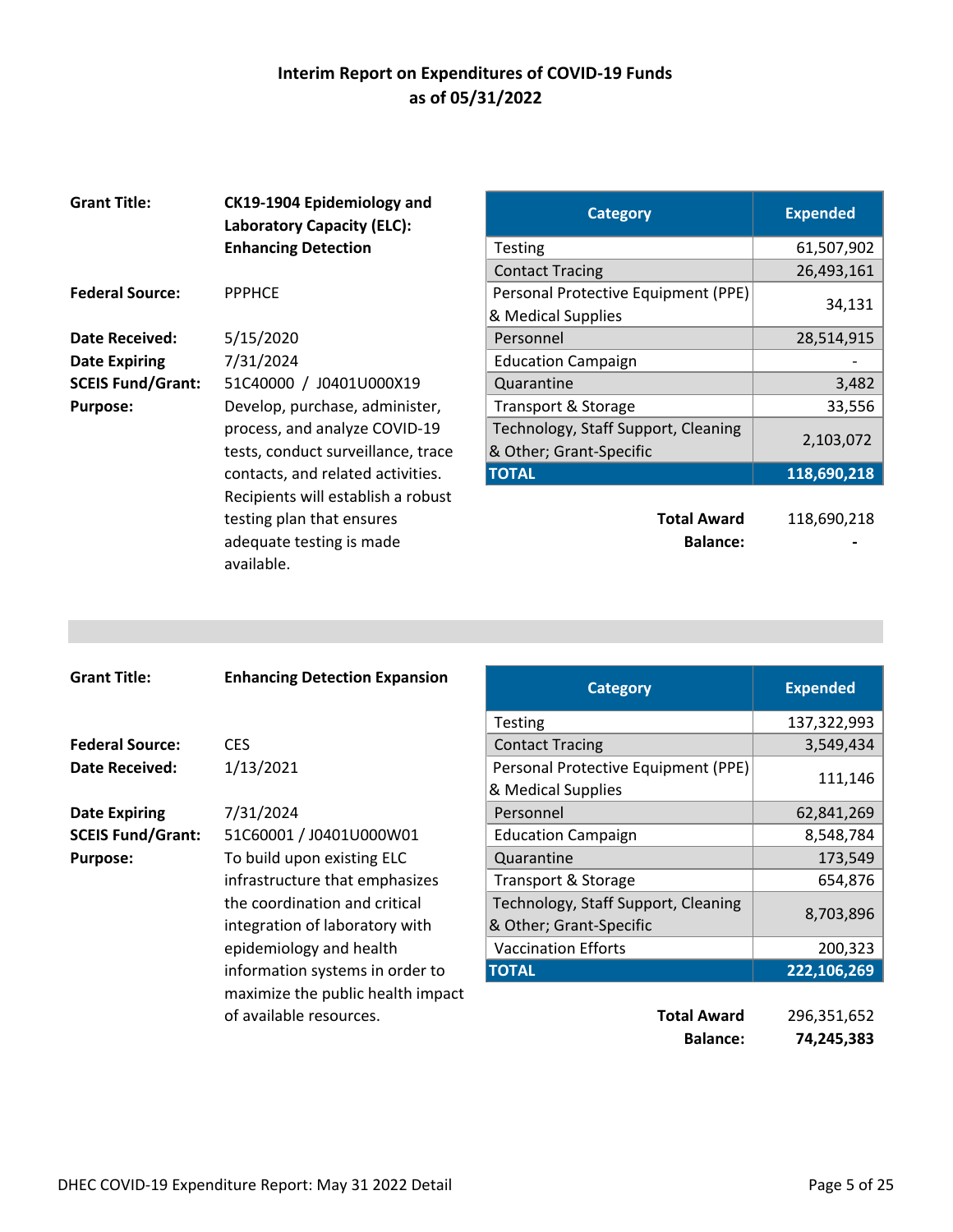| <b>Grant Title:</b>      | <b>Standard FEMA Reimbursement</b> | <b>Category</b>                     | <b>Expended</b> |
|--------------------------|------------------------------------|-------------------------------------|-----------------|
|                          |                                    | <b>Testing</b>                      | 89,380,856      |
| <b>Federal Source:</b>   | <b>FEMA</b>                        | <b>Contact Tracing</b>              | 65,929          |
| <b>Date Received:</b>    | N/A                                | Personal Protective Equipment (PPE) |                 |
|                          |                                    | & Medical Supplies                  | 1,881           |
| <b>Date Expiring</b>     | N/A                                | Personnel                           | 2,310,761       |
| <b>SCEIS Fund/Grant:</b> | 55110007/J0401D449222              | <b>Education Campaign</b>           |                 |
| <b>Purpose:</b>          | Non-Expedited FEMA                 | Quarantine                          |                 |
|                          | Reimbursement for Testing and      | Transport & Storage                 |                 |
|                          | other general COVID related        | Technology, Staff Support, Cleaning |                 |
|                          | charges, provisionally approved    | & Other; Grant-Specific             | 180,676         |
|                          | by SCEMD                           | <b>Vaccination Efforts</b>          | 187,187         |
|                          |                                    | <b>TOTAL</b>                        | 92,127,290      |
|                          |                                    |                                     |                 |
|                          |                                    | <b>Total Award</b>                  | TBD             |

**Balance:**

| <b>Grant Title:</b>      | <b>Expedited FEMA Reimbursement</b> | <b>Category</b>                     | <b>Expended</b> |
|--------------------------|-------------------------------------|-------------------------------------|-----------------|
|                          |                                     | <b>Testing</b>                      | 23,933,312      |
| <b>Federal Source:</b>   | <b>FEMA</b>                         | <b>Contact Tracing</b>              |                 |
| Date Received:           | N/A                                 | Personal Protective Equipment (PPE) |                 |
|                          |                                     | & Medical Supplies                  | 11,291          |
| <b>Date Expiring</b>     | N/A                                 | Personnel                           | 756,318         |
| <b>SCEIS Fund/Grant:</b> | 55110007/J0401D449221               | <b>Education Campaign</b>           | 5,865           |
| <b>Purpose:</b>          | <b>Expedited FEMA Reimbursement</b> | Quarantine                          |                 |
|                          | for testing and vaccine related     | Transport & Storage                 | 3,890           |
|                          | charges, provisionally approved     | Technology, Staff Support, Cleaning |                 |
|                          | by SCEMD                            | & Other; Grant-Specific             | 171,254         |
|                          |                                     | <b>Vaccination Efforts</b>          | 33,049,310      |
|                          |                                     | <b>TOTAL</b>                        | 57,931,239      |

**Total Award** TBD **Balance:**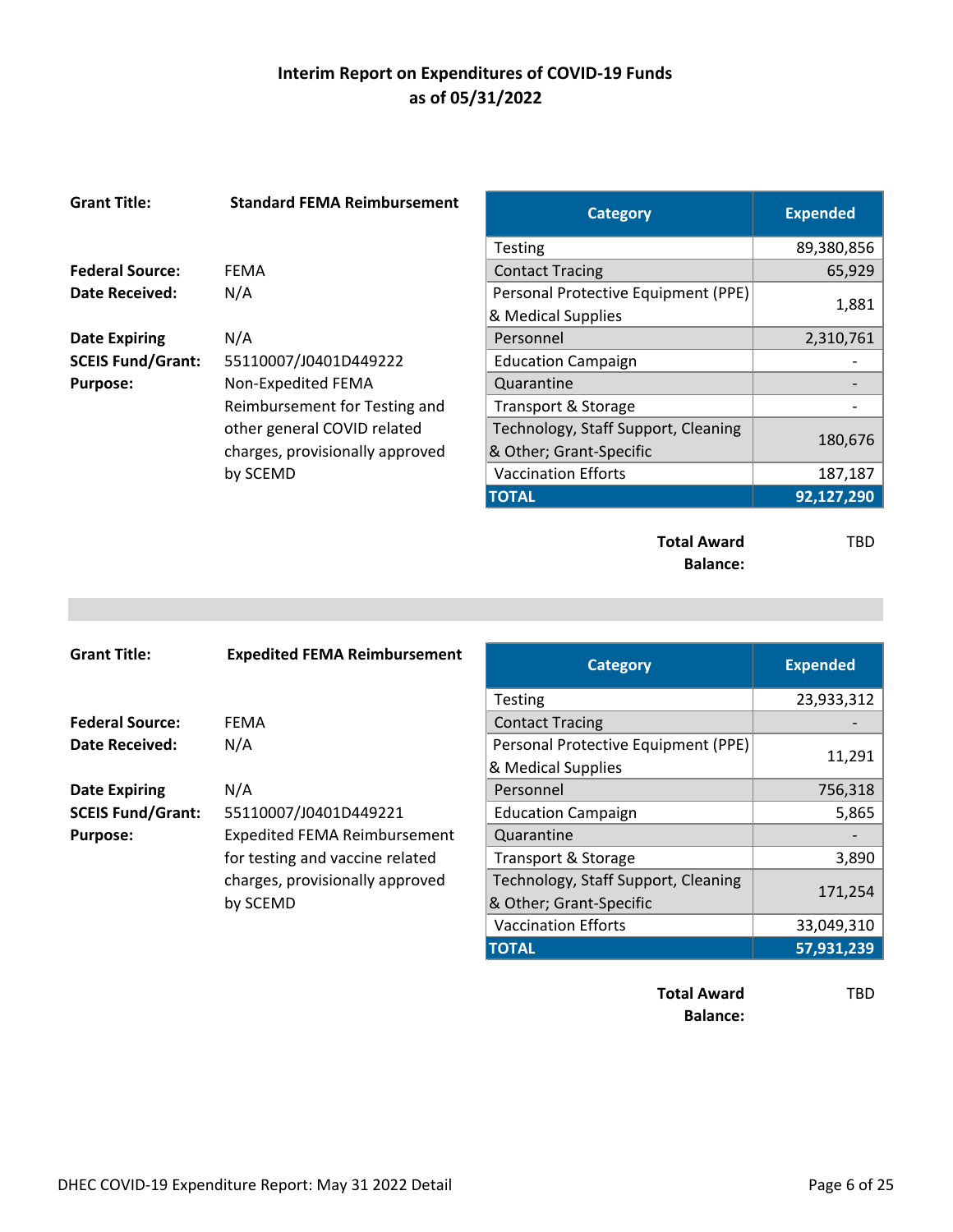## **COVID‐19 Immunizations Funds**

| <b>Grant Title:</b>      | <b>Imm and Vaccines for Children</b><br>(VFC) | <b>Category</b>                     | <b>Expended</b> |
|--------------------------|-----------------------------------------------|-------------------------------------|-----------------|
|                          |                                               | <b>Testing</b>                      |                 |
| <b>Federal Source:</b>   | <b>CARES</b>                                  | <b>Contact Tracing</b>              |                 |
| <b>Date Received:</b>    | 7/1/2020                                      | Personal Protective Equipment (PPE) |                 |
|                          |                                               | & Medical Supplies                  |                 |
| <b>Date Expiring</b>     | 7/5/2021                                      | Personnel                           |                 |
| <b>SCEIS Fund/Grant:</b> | 51C10027 / J0401F340V01                       | <b>Education Campaign</b>           |                 |
| <b>Purpose:</b>          | To plan for and implement COVID-              | Quarantine                          |                 |
|                          | 19 vaccination services and                   | Transport & Storage                 | 1,925           |
|                          | increase access to vaccination for            | Technology, Staff Support, Cleaning |                 |
|                          | VFC-eligible children throughout              | & Other; Grant-Specific             | 92,241          |
|                          | the jurisdiction.                             | <b>Vaccination Efforts</b>          | 2,272,387       |
|                          |                                               | <b>TOTAL</b>                        | 2,366,553       |
|                          |                                               |                                     |                 |

**Total Award** 2,366,553 **Balance:** 0

| <b>Grant Title:</b>      | <b>Enhanced Influenza:</b><br><b>Immunization &amp; Vaccines</b> | <b>Category</b>                     | <b>Expended</b> |
|--------------------------|------------------------------------------------------------------|-------------------------------------|-----------------|
|                          |                                                                  | <b>Testing</b>                      |                 |
| <b>Federal Source:</b>   | <b>PPPHCE</b>                                                    | <b>Contact Tracing</b>              |                 |
| Date Received:           | 6/4/2020                                                         | Personal Protective Equipment (PPE) |                 |
|                          |                                                                  | & Medical Supplies                  |                 |
| <b>Date Expiring</b>     | 7/5/2021                                                         | Personnel                           | 79,599          |
| <b>SCEIS Fund/Grant:</b> | 51C10027 / J0401F340Z09                                          | <b>Education Campaign</b>           | 14,539          |
| <b>Purpose:</b>          | Supports staffing, communication                                 | Quarantine                          |                 |
|                          | campaigns, pandemic                                              | Transport & Storage                 |                 |
|                          | preparedness and mass                                            | Technology, Staff Support, Cleaning |                 |
|                          | vaccinations; also focuses on                                    | & Other; Grant-Specific             | 399,310         |
|                          | enhancing influenza coverage and                                 | <b>Vaccination Efforts</b>          | 1,162,936       |
|                          | enrolling additional vaccinators                                 | <b>TOTAL</b>                        | 1,656,384       |
|                          |                                                                  |                                     |                 |

**Total Award** 1,656,384 **Balance: 1999**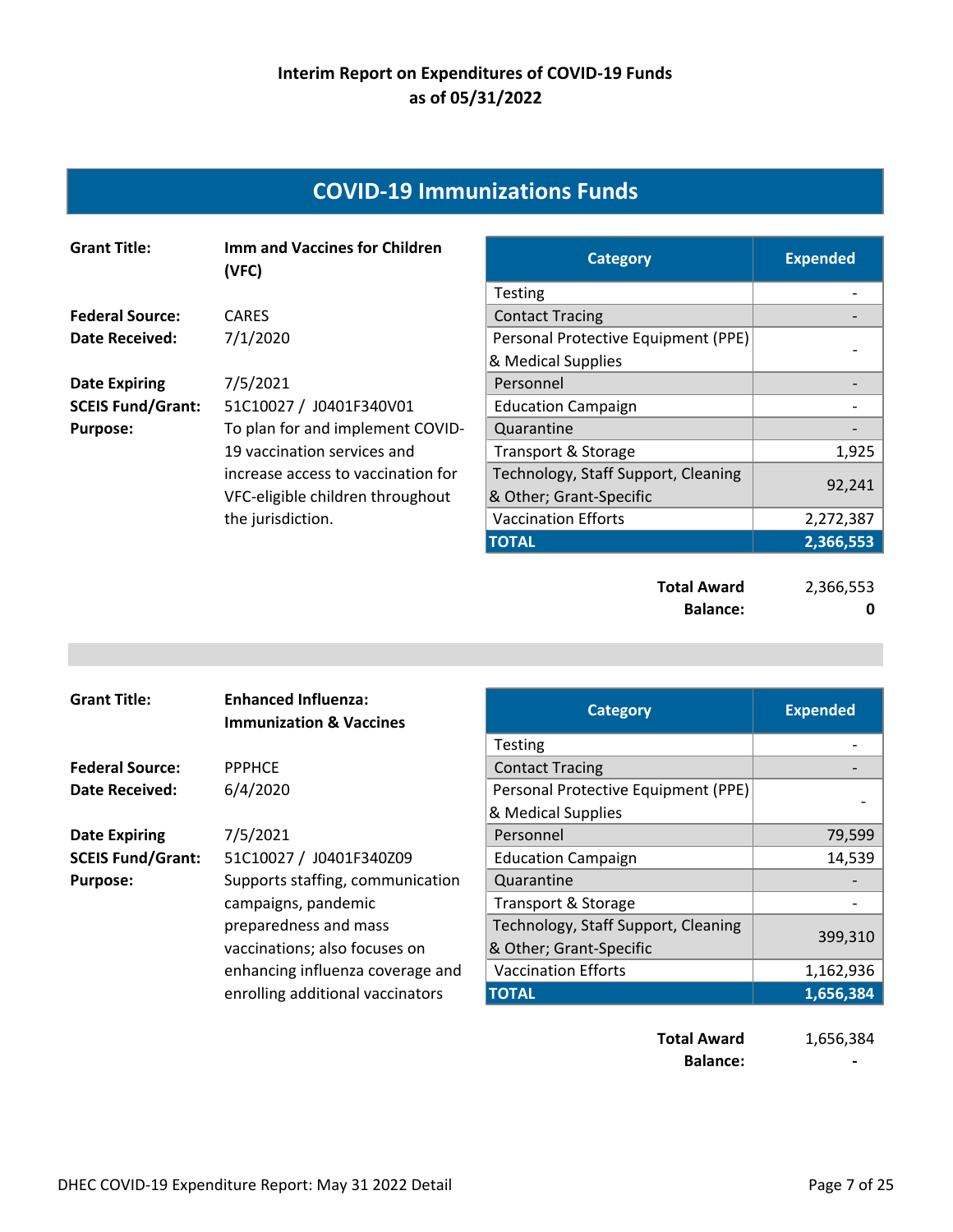| <b>Grant Title:</b>      | <b>COVID Vaccine Supplemental</b> | <b>Category</b>                     | <b>Expended</b> |
|--------------------------|-----------------------------------|-------------------------------------|-----------------|
|                          |                                   | <b>Testing</b>                      |                 |
| <b>Federal Source:</b>   | <b>CARES</b>                      | <b>Contact Tracing</b>              |                 |
| Date Received:           | 12/16/2020                        | Personal Protective Equipment (PPE) |                 |
|                          |                                   | & Medical Supplies                  |                 |
| <b>Date Expiring</b>     | 6/30/2022                         | Personnel                           | 53,652          |
| <b>SCEIS Fund/Grant:</b> | 51C10027 / J0401F340T01           | <b>Education Campaign</b>           |                 |
| <b>Purpose:</b>          | Supplemental funds to support     | Quarantine                          |                 |
|                          | staff and necessary supplies to   | Transport & Storage                 |                 |
|                          | cover needs to support mass       | Technology, Staff Support, Cleaning |                 |
|                          | vaccination efforts               | & Other; Grant-Specific             |                 |
|                          |                                   | <b>Vaccination Efforts</b>          | 1,602,732       |
|                          |                                   | <b>TOTAL</b>                        | 1,656,384       |
|                          |                                   |                                     |                 |

**Total Award** 1,656,384 **Balance: ‐** 

| <b>Grant Title:</b>      | <b>Immunizations Supplemental</b> | <b>Category</b>                                           | <b>Expended</b> |
|--------------------------|-----------------------------------|-----------------------------------------------------------|-----------------|
|                          |                                   | <b>Testing</b>                                            | 3,156           |
| <b>Federal Source:</b>   | <b>COVID-19 Emergency</b>         | <b>Contact Tracing</b>                                    | 7,467           |
| <b>Date Received:</b>    | 7/1/2020                          | Personal Protective Equipment (PPE)<br>& Medical Supplies | 643,383         |
| <b>Date Expiring</b>     | 6/30/2024                         | Personnel                                                 | 3,793,960       |
| <b>SCEIS Fund/Grant:</b> | 51C60001 / J0401F340U01           | <b>Education Campaign</b>                                 | 672,948         |
| <b>Purpose:</b>          | Support vaccine administration,   | Quarantine                                                | 130             |
|                          | supplies, monitor vaccination     | Transport & Storage                                       | 32,232          |
|                          | activities                        | Technology, Staff Support, Cleaning                       |                 |
|                          |                                   | & Other; Grant-Specific                                   | 657,690         |
|                          |                                   | <b>Vaccination Efforts</b>                                | 21,328,040      |
|                          |                                   | <b>TOTAL</b>                                              | 27,139,007      |

**Total Award** 46,523,022 **Balance: 19,384,015**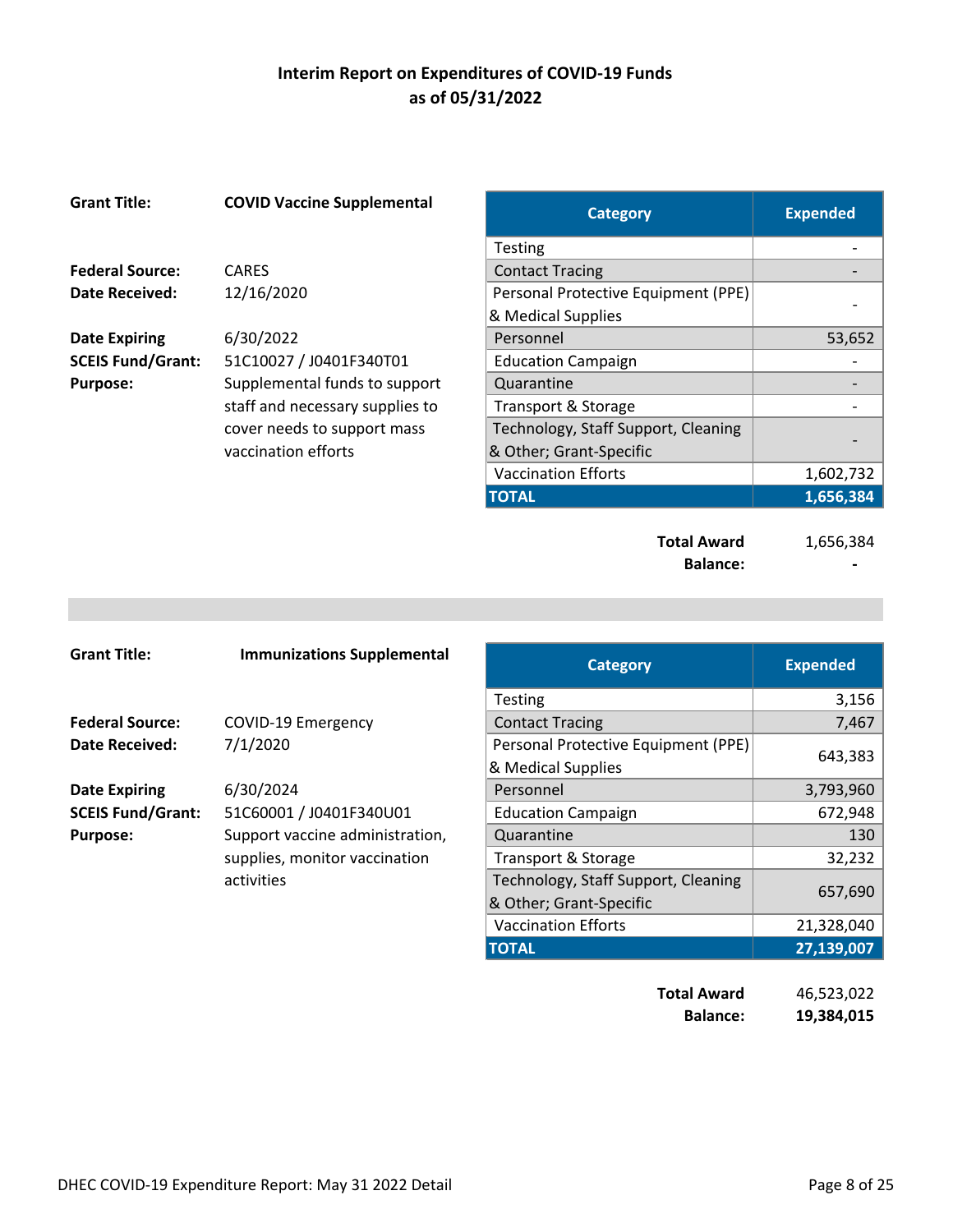| <b>Grant Title:</b>      | <b>Vaccine Confidence Strategy</b> | <b>Category</b>                     | <b>Expended</b> |
|--------------------------|------------------------------------|-------------------------------------|-----------------|
|                          |                                    | <b>Testing</b>                      |                 |
| <b>Federal Source:</b>   | ARPA                               | <b>Contact Tracing</b>              |                 |
| <b>Date Received:</b>    | 5/3/2021                           | Personal Protective Equipment (PPE) |                 |
|                          |                                    | & Medical Supplies                  |                 |
| <b>Date Expiring</b>     | 6/30/2024                          | Personnel                           |                 |
| <b>SCEIS Fund/Grant:</b> | 51C70001/J0401F340Y01              | <b>Education Campaign</b>           |                 |
| <b>Purpose:</b>          | Develop and implement a vaccine    | Quarantine                          |                 |
|                          | confidence strategy for COVID-19   | Transport & Storage                 |                 |
|                          | and routine immunization           | Technology, Staff Support, Cleaning |                 |
|                          |                                    | & Other; Grant-Specific             |                 |
|                          |                                    | <b>Vaccination Efforts</b>          | 3,779,996       |
|                          |                                    | <b>TOTAL</b>                        | 3,779,996       |
|                          |                                    |                                     |                 |
|                          |                                    | <b>Total Award</b>                  | 3,779,996       |
|                          |                                    | <b>Balance:</b>                     |                 |

| <b>Grant Title:</b>      | <b>Vaccination Supplemental Rural</b><br>Outreach | <b>Category</b>                     | <b>Expended</b> |
|--------------------------|---------------------------------------------------|-------------------------------------|-----------------|
|                          |                                                   | <b>Testing</b>                      |                 |
| <b>Federal Source:</b>   | CRRSAA                                            | <b>Contact Tracing</b>              |                 |
| Date Received:           | 4/2/2021                                          | Personal Protective Equipment (PPE) |                 |
|                          |                                                   | & Medical Supplies                  |                 |
| <b>Date Expiring</b>     | 6/30/2024                                         | Personnel                           | 41,891          |
| <b>SCEIS Fund/Grant:</b> | 51C60001/J0401F340W01                             | <b>Education Campaign</b>           |                 |
| <b>Purpose:</b>          | Funding equity and prioritizing                   | Quarantine                          |                 |
|                          | populations disproportionately                    | Transport & Storage                 |                 |
|                          | effected by COVID-19                              | Technology, Staff Support, Cleaning |                 |
|                          |                                                   | & Other; Grant-Specific             | 14,612          |
|                          |                                                   | <b>Vaccination Efforts</b>          | 3,671,932       |
|                          |                                                   | <b>TOTAL</b>                        | 3,728,435       |

| <b>Total Award</b> | 20,004,900 |
|--------------------|------------|
| <b>Balance:</b>    | 16,276,465 |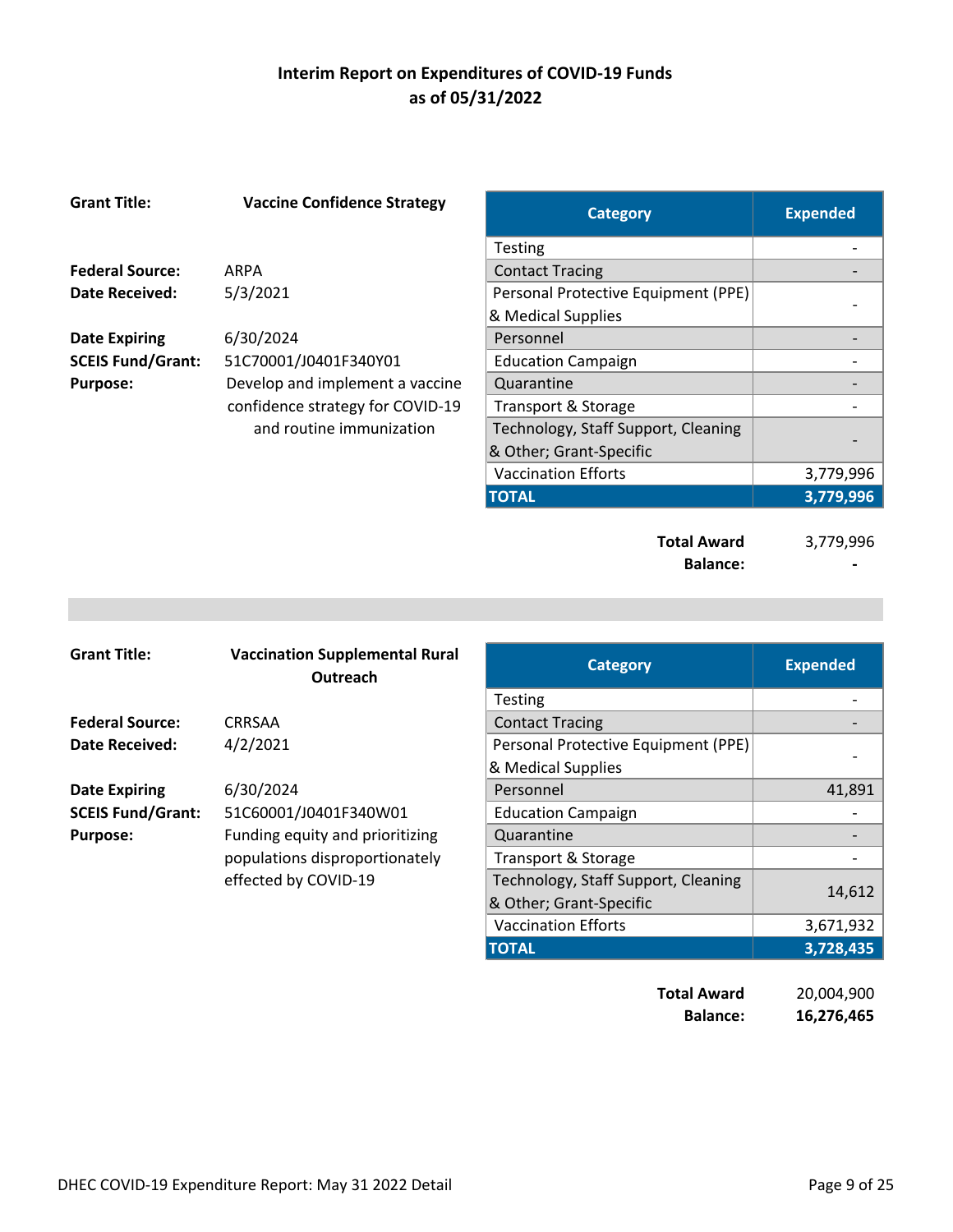| <b>Grant Title:</b>      | <b>COVID-19 Vaccine</b><br><b>Supplemental: Improving Access</b> | <b>Category</b>                     | <b>Expended</b>          |
|--------------------------|------------------------------------------------------------------|-------------------------------------|--------------------------|
|                          | Cycle 4                                                          | Testing                             |                          |
| <b>Federal Source:</b>   | <b>ARPA</b>                                                      | <b>Contact Tracing</b>              |                          |
| Date Received:           | 3/31/2021                                                        | Personal Protective Equipment (PPE) |                          |
|                          |                                                                  | & Medical Supplies                  |                          |
| <b>Date Expiring</b>     | 6/30/2024                                                        | Personnel                           |                          |
| <b>SCEIS Fund/Grant:</b> | 51C70001/J0401F340X01                                            | <b>Education Campaign</b>           |                          |
| <b>Purpose:</b>          | Funding equity and prioritizing                                  | Quarantine                          |                          |
|                          | populations disproportionately                                   | Transport & Storage                 |                          |
|                          | affected by COVID-19                                             | Technology, Staff Support, Cleaning |                          |
|                          |                                                                  | & Other; Grant-Specific             | $\overline{\phantom{0}}$ |
|                          |                                                                  |                                     |                          |

| <b>Category</b>                     | <b>Expended</b>      |
|-------------------------------------|----------------------|
| Testing                             |                      |
| <b>Contact Tracing</b>              |                      |
| Personal Protective Equipment (PPE) |                      |
| & Medical Supplies                  |                      |
| Personnel                           |                      |
| <b>Education Campaign</b>           |                      |
| Quarantine                          |                      |
| Transport & Storage                 |                      |
| Technology, Staff Support, Cleaning |                      |
| & Other; Grant-Specific             |                      |
| <b>Vaccination Efforts</b>          | 3,686,663            |
| <b>TOTAL</b>                        | 3,686,663            |
| استمرزه الملك                       | าร 4 ถา 4 <i>4</i> ก |

| <b>Total Award</b> | 27,182,140 |
|--------------------|------------|
| <b>Balance:</b>    | 23,495,477 |

| <b>Grant Title:</b>      | <b>Vaccine Reserve Account</b>        | <b>Category</b>                     | <b>Expended</b> |
|--------------------------|---------------------------------------|-------------------------------------|-----------------|
|                          |                                       | <b>Testing</b>                      |                 |
| <b>Federal Source:</b>   | N/A                                   | <b>Contact Tracing</b>              |                 |
| Date Received:           | 2/19/2021                             | Personal Protective Equipment (PPE) |                 |
|                          |                                       | & Medical Supplies                  |                 |
| <b>Date Expiring</b>     | N/A                                   | Personnel                           |                 |
| <b>SCEIS Fund/Grant:</b> | 31070000 / Not Relevant               | <b>Education Campaign</b>           |                 |
| <b>Purpose:</b>          | <b>Supports Vaccine Reimbursement</b> | Quarantine                          |                 |
|                          | program passed by the legislature     | Transport & Storage                 |                 |
|                          | allowing for reimbursement of         | Technology, Staff Support, Cleaning |                 |
|                          | Vaccine costs for Hospitals and       | & Other; Grant-Specific             |                 |
|                          | Other Providers per Act 2 of 2021     | <b>Vaccination Efforts</b>          | 21,754,985      |
|                          |                                       | <b>TOTAL</b>                        | 21,754,985      |

| <b>Balance:</b>           | 90,446,641     |
|---------------------------|----------------|
| <b>FEMA Reimbursement</b> | (12, 201, 626) |
| <b>Total Award</b>        | 100,000,000    |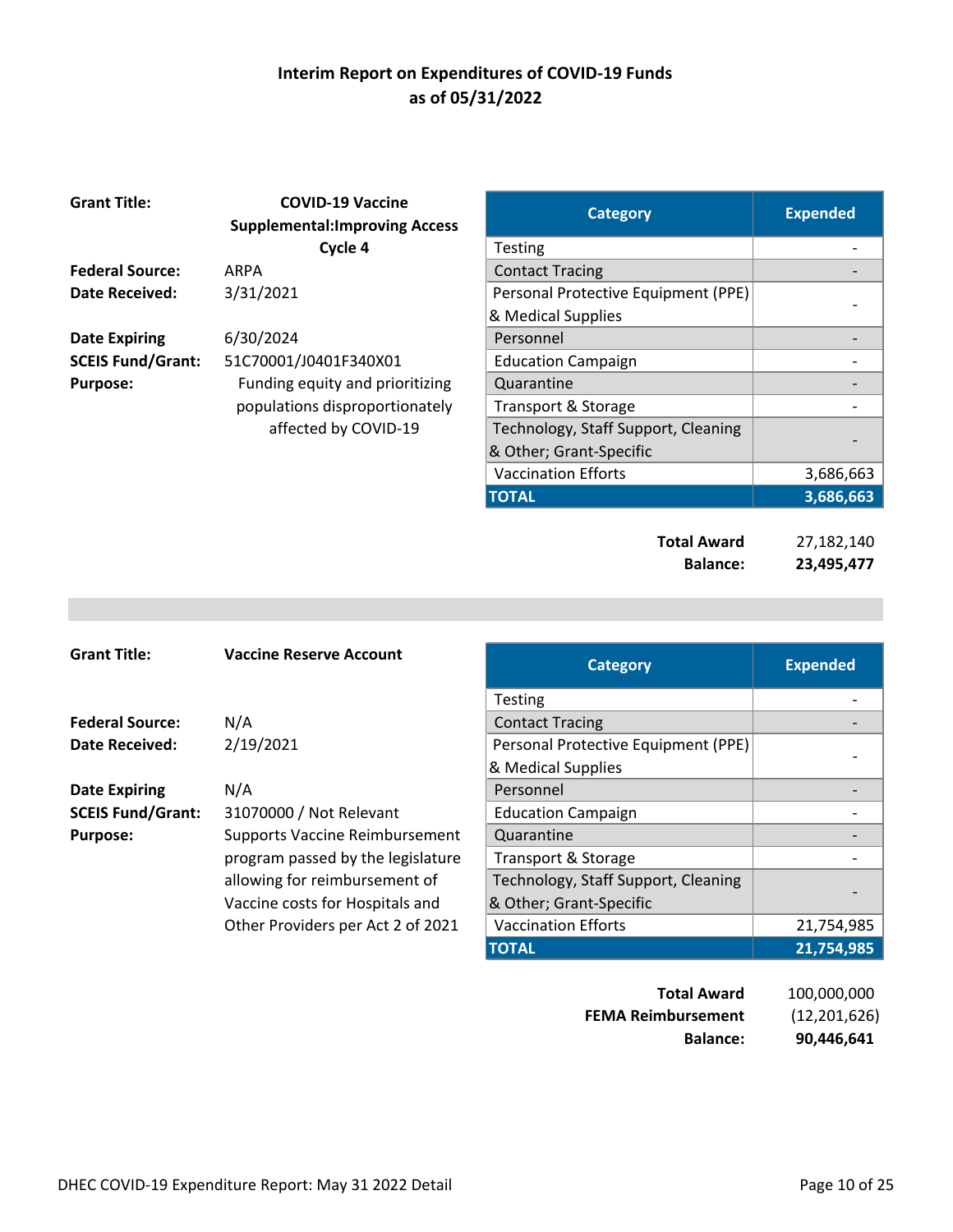# **COVID‐19 Task Specific Funds**

| <b>Grant Title:</b>      | <b>ELC Reopening Schools</b>         | <b>Category</b>                     | <b>Expended</b> |
|--------------------------|--------------------------------------|-------------------------------------|-----------------|
|                          |                                      | <b>Testing</b>                      | 23,392,568      |
| <b>Federal Source:</b>   | ARPA                                 | <b>Contact Tracing</b>              |                 |
| Date Received:           | 4/7/2021                             | Personal Protective Equipment (PPE) |                 |
|                          |                                      | & Medical Supplies                  |                 |
| <b>Date Expiring</b>     | 7/31/2023                            | Personnel                           |                 |
| <b>SCEIS Fund/Grant:</b> | 51C70002/J0401U000X01                | <b>Education Campaign</b>           |                 |
| <b>Purpose:</b>          | Funds support efforts to reopen      | Quarantine                          |                 |
|                          | schools safely. Used to support      | Transport & Storage                 |                 |
|                          | staffing, purchase of test kits, and | Technology, Staff Support, Cleaning |                 |
|                          | contracting of turnkey testing to    | & Other; Grant-Specific             |                 |
|                          | be performed in schools.             | <b>Vaccination Efforts</b>          |                 |
|                          |                                      | <b>TOTAL</b>                        | 23,392,568      |
|                          |                                      |                                     |                 |

**Total Award** 155,076,741 **Balance: 131,684,173** 

| <b>Grant Title:</b>      | <b>Crisis CoAg Public Health</b><br><b>Workforce Development</b> | <b>Category</b>                     | <b>Expended</b> |
|--------------------------|------------------------------------------------------------------|-------------------------------------|-----------------|
|                          |                                                                  | <b>Testing</b>                      |                 |
| <b>Federal Source:</b>   | ARPA                                                             | <b>Contact Tracing</b>              |                 |
| Date Received:           | 7/1/2021                                                         | Personal Protective Equipment (PPE) |                 |
|                          |                                                                  | & Medical Supplies                  |                 |
| <b>Date Expiring</b>     | 6/30/2023                                                        | Personnel                           | 717,674         |
| <b>SCEIS Fund/Grant:</b> | 51C70016/J0401F170Z00                                            | <b>Education Campaign</b>           | 26,000          |
| <b>Purpose:</b>          | Funds training and hiring of                                     | Quarantine                          |                 |
|                          | staff/contractors needed to                                      | <b>Transport &amp; Storage</b>      |                 |
|                          | establish, expand and sustain a PH                               | Technology, Staff Support, Cleaning |                 |
|                          | workforce. 25% of funds must go                                  | & Other; Grant-Specific             | 1,598,573       |
|                          | to schools for health staff.                                     | <b>Vaccination Efforts</b>          | 1,616           |
|                          |                                                                  | <b>TOTAL</b>                        | 2,343,863       |

| Total Award     | 31,112,843 |
|-----------------|------------|
| <b>Balance:</b> | 28,768,980 |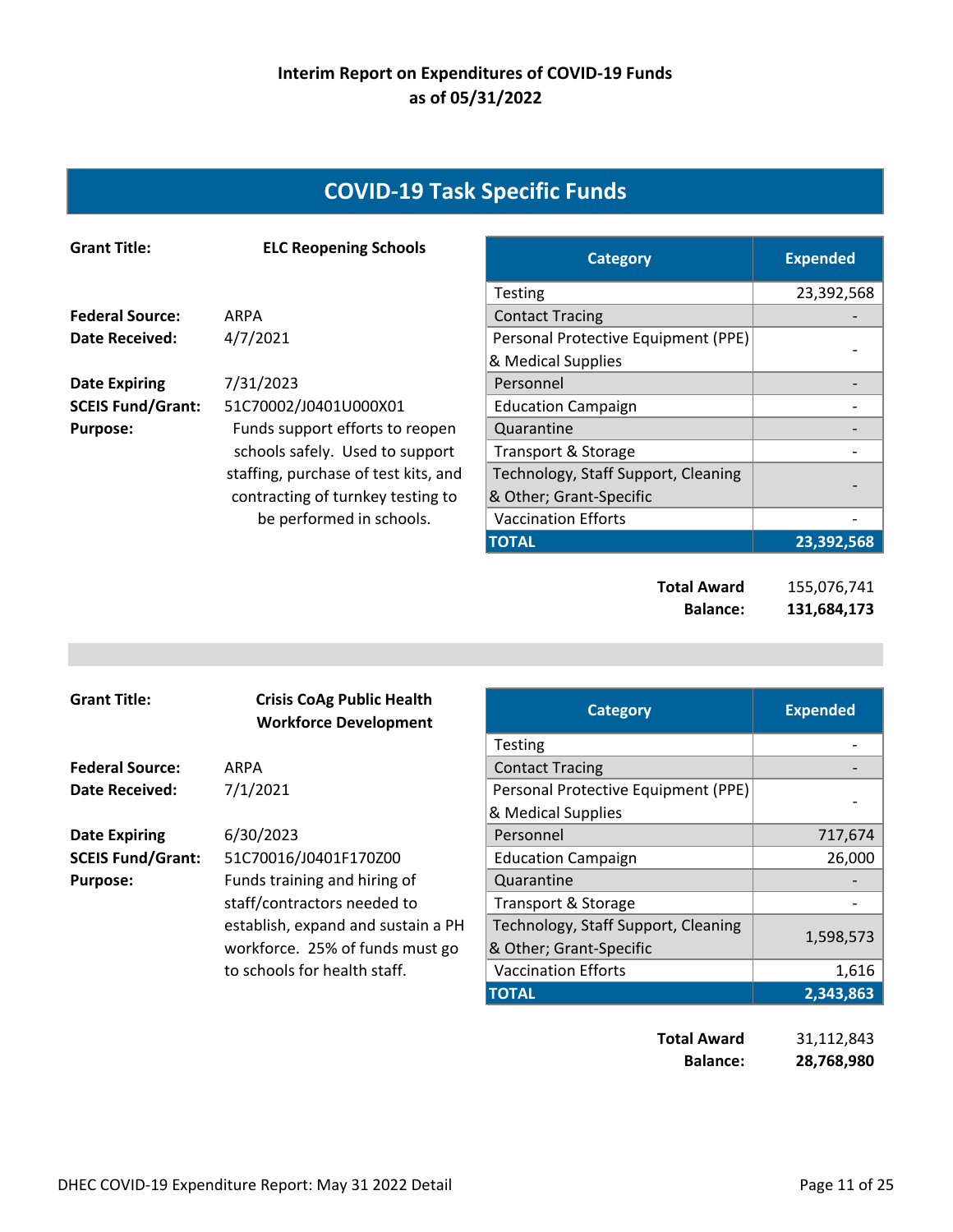| <b>Grant Title:</b>      | <b>SC Iniative to Address Health</b><br><b>Disparities-Base</b> | <b>Category</b>                       | <b>Expended</b>          |
|--------------------------|-----------------------------------------------------------------|---------------------------------------|--------------------------|
|                          |                                                                 | <b>Testing</b>                        | 932,877                  |
| <b>Federal Source:</b>   | <b>CRRSSAA</b>                                                  | <b>Contact Tracing</b>                |                          |
| <b>Date Received:</b>    | 6/1/2021                                                        | Personal Protective Equipment (PPE)   |                          |
|                          |                                                                 | & Medical Supplies                    |                          |
| <b>Date Expiring</b>     | 5/31/2023                                                       | Personnel                             | 290,094                  |
| <b>SCEIS Fund/Grant:</b> | 51C60001/J0401H840000                                           | <b>Education Campaign</b>             | 59,956                   |
| <b>Purpose:</b>          | Expand existing and/or develop                                  | Quarantine                            |                          |
|                          | new mitigation and prevention                                   | Transport & Storage                   |                          |
|                          | resources and services to reduce                                | Technology, Staff Support, Cleaning   |                          |
|                          | COVID-19 related disparities                                    | & Other; Grant-Specific               | 1,226,336                |
|                          | among populations at higher risk                                | <b>Vaccination Efforts</b>            |                          |
|                          | and that are underserved.                                       | <b>TOTAL</b>                          | 2,509,262                |
|                          |                                                                 | <b>Total Award</b><br><b>Balance:</b> | 27,236,763<br>24,727,501 |

| <b>Grant Title:</b>      | <b>SC Injative to Address Health</b><br><b>Disparities- Rural Carveout</b> | <b>Category</b>                     | <b>Expended</b> |
|--------------------------|----------------------------------------------------------------------------|-------------------------------------|-----------------|
|                          |                                                                            | <b>Testing</b>                      | 114,471         |
| <b>Federal Source:</b>   | CRRSSAA                                                                    | <b>Contact Tracing</b>              |                 |
| <b>Date Received:</b>    | 6/1/2021                                                                   | Personal Protective Equipment (PPE) |                 |
|                          |                                                                            | & Medical Supplies                  |                 |
| <b>Date Expiring</b>     | 5/31/2023                                                                  | Personnel                           | 26,151          |
| <b>SCEIS Fund/Grant:</b> | 51C60001/J0401H850000                                                      | <b>Education Campaign</b>           |                 |
| <b>Purpose:</b>          | Expand existing and/or develop                                             | Quarantine                          |                 |
|                          | new mitigation and prevention                                              | Transport & Storage                 |                 |
|                          | resources and services to reduce                                           | Technology, Staff Support, Cleaning | 186             |
|                          | COVID-19 related disparities                                               | & Other; Grant-Specific             |                 |
|                          | among populations at higher risk                                           | <b>Vaccination Efforts</b>          |                 |
|                          | and that are underserved.                                                  | <b>TOTAL</b>                        | 140,808         |
|                          |                                                                            | <b>Total Award</b>                  | 6,843,827       |

**Balance: 6,703,019**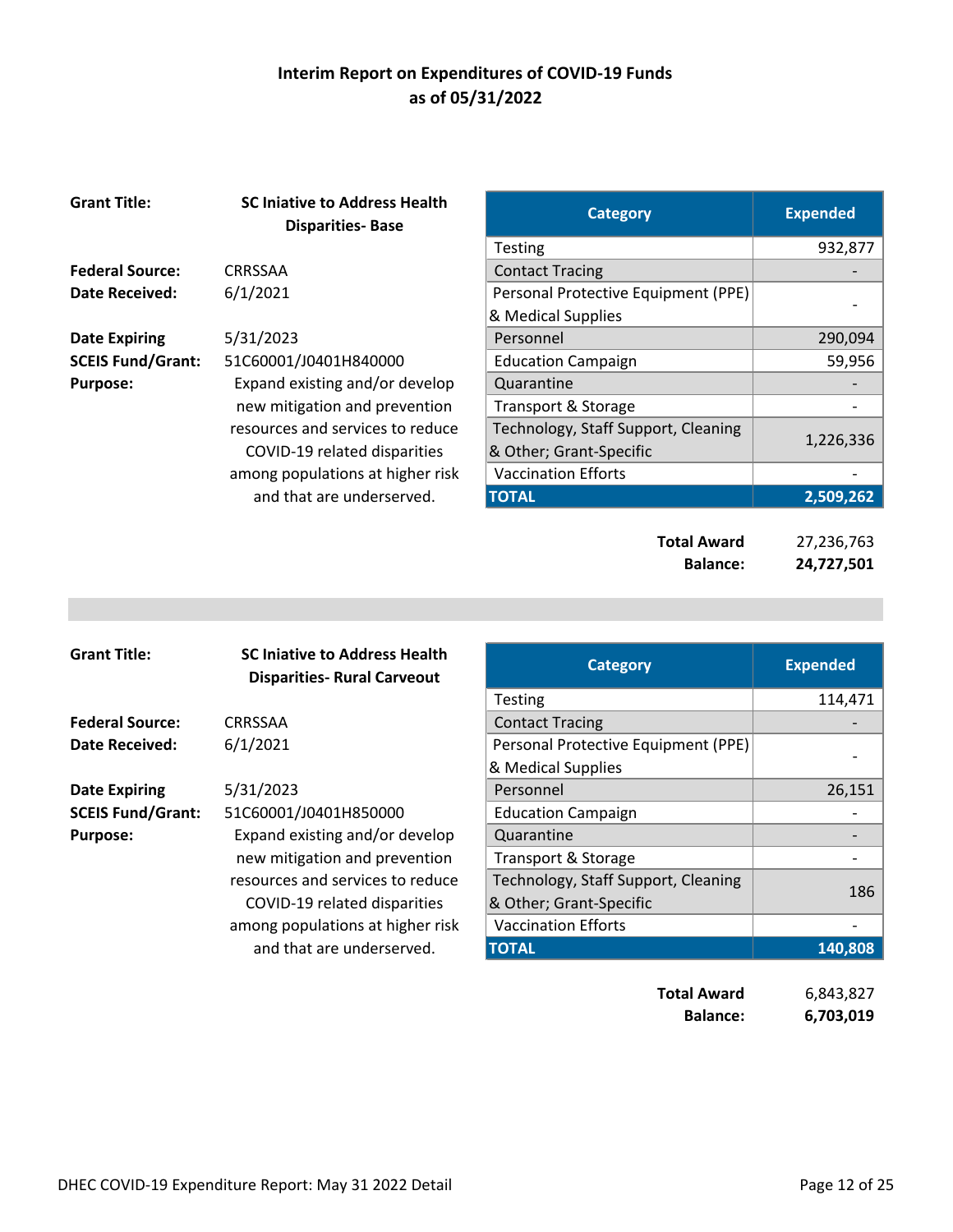| <b>Grant Title:</b>      | <b>Disease Intervention Specialist</b><br><b>Workforce</b> | <b>Category</b>                     | <b>Expended</b> |
|--------------------------|------------------------------------------------------------|-------------------------------------|-----------------|
|                          |                                                            | <b>Testing</b>                      | 99              |
| <b>Federal Source:</b>   | <b>ARPA</b>                                                | <b>Contact Tracing</b>              |                 |
| <b>Date Received:</b>    | 1/1/2021                                                   | Personal Protective Equipment (PPE) |                 |
|                          |                                                            | & Medical Supplies                  |                 |
| <b>Date Expiring</b>     | 12/31/2023                                                 | Personnel                           | 14,973          |
| <b>SCEIS Fund/Grant:</b> | 51C70017/J0401F490Z00                                      | <b>Education Campaign</b>           | 7,355           |
| <b>Purpose:</b>          | <b>Expand hiring of Disease</b>                            | Quarantine                          | 229             |
|                          | Intervention Specialist to                                 | Transport & Storage                 |                 |
|                          | strengthen capacity to mitigate                            | Technology, Staff Support, Cleaning |                 |
|                          | the spread of COVID-19 and other                           | & Other; Grant-Specific             | 14,987          |
|                          | infections.                                                | <b>Vaccination Efforts</b>          | 85              |
|                          |                                                            | <b>TOTAL</b>                        | 37,729          |
|                          |                                                            |                                     |                 |
|                          |                                                            | <b>Total Award</b>                  | 2,779,711       |
|                          |                                                            | <b>Balance:</b>                     | 2,741,982       |

| <b>Grant Title:</b>      | <b>Yr 2 Disease Intervention</b><br><b>Specialist Workforce</b> | <b>Category</b>                                                |            |
|--------------------------|-----------------------------------------------------------------|----------------------------------------------------------------|------------|
| <b>Federal Source:</b>   | ARPA                                                            | <b>Testing</b>                                                 | 518        |
| Date Received:           | 1/1/2022                                                        | <b>Contact Tracing</b>                                         |            |
| <b>Date Expiring</b>     | 12/31/2022                                                      | Personal Protective Equipment (PPE)<br>& Medical Supplies      |            |
| <b>SCEIS Fund/Grant:</b> | 51C70017 / J0401F490Z01                                         | Personnel                                                      | 141,913    |
| <b>Purpose:</b>          | Funds to hire, expand, train,                                   | <b>Education Campaign</b>                                      |            |
|                          | sustain and support Disease                                     | Quarantine                                                     |            |
|                          | Intervention Specialists to                                     | Transport & Storage                                            |            |
|                          | strengthen capacity to mitigate<br>spread of COVID-19 and other | Technology, Staff Support, Cleaning<br>& Other; Grant-Specific | 18,356     |
|                          | infections.                                                     | <b>TOTAL</b>                                                   | 160,788    |
|                          |                                                                 | Tatal Accord                                                   | n ¬¬^ ¬ィ ィ |

| Total Award     | 2,779,711 |
|-----------------|-----------|
| <b>Balance:</b> | 2,618,923 |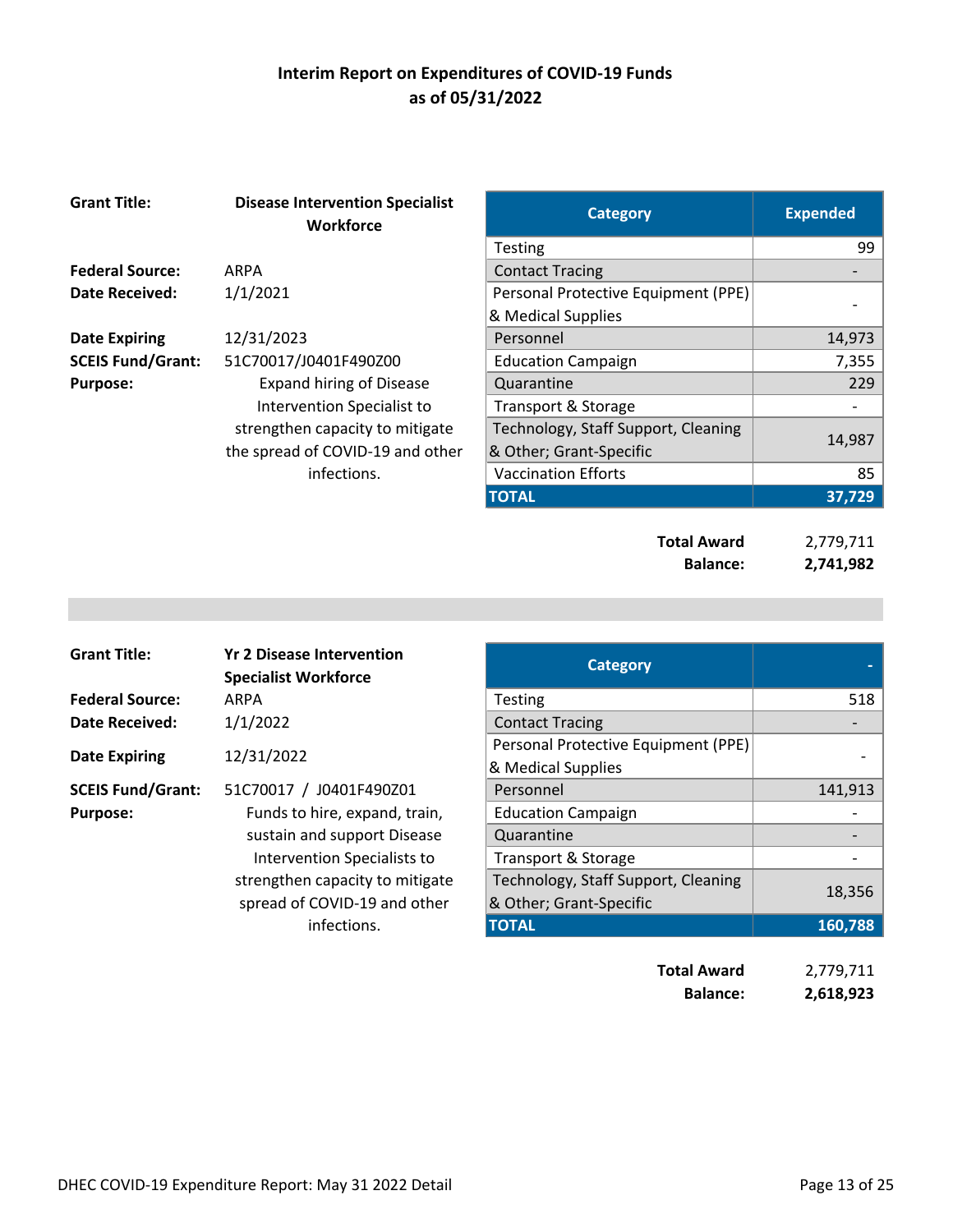| <b>Grant Title:</b>      | FFCRA 2020 WIC Supplemental-<br>Food | <b>Category</b>                     | <b>Expended</b> |
|--------------------------|--------------------------------------|-------------------------------------|-----------------|
|                          |                                      | <b>Testing</b>                      |                 |
| <b>Federal Source:</b>   | <b>Families First CRA</b>            | <b>Contact Tracing</b>              |                 |
| Date Received:           | 12/14/2020                           | Personal Protective Equipment (PPE) |                 |
|                          |                                      | & Medical Supplies                  |                 |
| <b>Date Expiring</b>     | 9/30/2021                            | Personnel                           |                 |
| <b>SCEIS Fund/Grant:</b> | 51C20004 / J0401K200000              | <b>Education Campaign</b>           |                 |
| <b>Purpose:</b>          | Funds to be used to support an       | Quarantine                          |                 |
|                          | increase in Women, Infants, and      | Transport & Storage                 |                 |
|                          | Children food supplement             | Technology, Staff Support, Cleaning |                 |
|                          | program services as a result of      | & Other; Grant-Specific             | 4,737,161       |
|                          | COVID-19.                            | <b>TOTAL</b>                        | 4,737,161       |
|                          |                                      | <b>Total Award</b>                  | 4,737,161       |

| <b>Grant Title:</b>      | <b>WIC Admin Supplemental</b>       | <b>Category</b>                     | <b>Expended</b> |
|--------------------------|-------------------------------------|-------------------------------------|-----------------|
|                          |                                     | <b>Testing</b>                      |                 |
| <b>Federal Source:</b>   | <b>FFCR</b>                         | <b>Contact Tracing</b>              |                 |
| Date Received:           | 12/14/2020                          | Personal Protective Equipment (PPE) |                 |
|                          |                                     | & Medical Supplies                  |                 |
| <b>Date Expiring</b>     | 9/30/2021                           | Personnel                           |                 |
| <b>SCEIS Fund/Grant:</b> | 51C20004/J0401K25000                | <b>Education Campaign</b>           |                 |
| <b>Purpose:</b>          | Funds to be used to support an      | Quarantine                          |                 |
|                          | increase in services as a result of | Transport & Storage                 |                 |
|                          | COVID-19 Funds must be used         | Technology, Staff Support, Cleaning |                 |
|                          | prior to initial non-COVID funding. | & Other; Grant-Specific             | 2,284,041       |
|                          |                                     | <b>Vaccination Efforts</b>          |                 |
|                          |                                     | <b>TOTAL</b>                        | 2,284,041       |

**Total Award** 2,284,041 **Balance: 1999** 

Balance: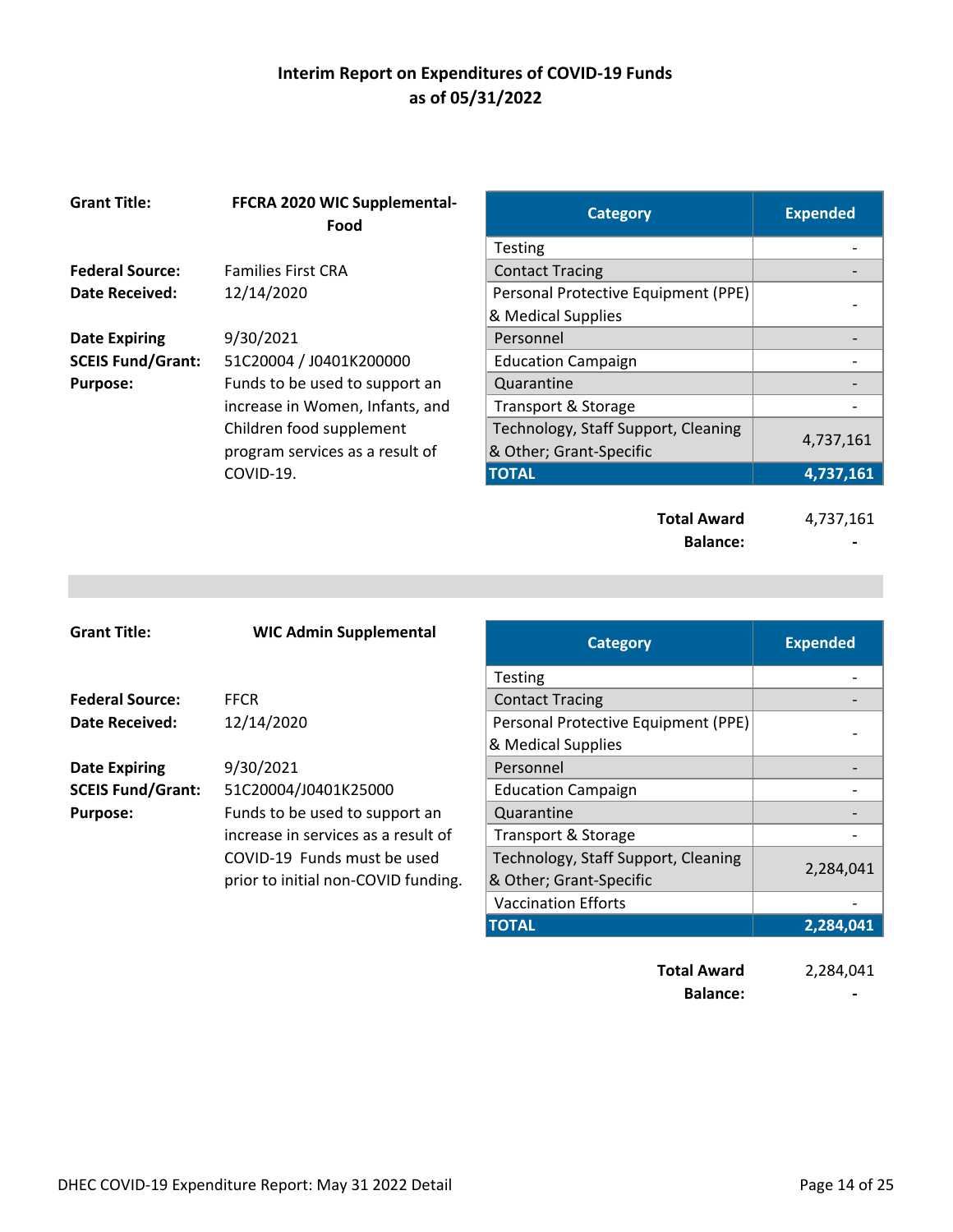| <b>Grant Title:</b>      | <b>WIC Cash Value Vouchers</b>  | <b>Category</b>                     | <b>Expended</b> |
|--------------------------|---------------------------------|-------------------------------------|-----------------|
|                          |                                 | <b>Testing</b>                      |                 |
| <b>Federal Source:</b>   | ARPA                            | <b>Contact Tracing</b>              |                 |
| <b>Date Received:</b>    | 4/28/2021                       | Personal Protective Equipment (PPE) |                 |
|                          |                                 | & Medical Supplies                  |                 |
| <b>Date Expiring</b>     | 9/30/2021                       | Personnel                           |                 |
| <b>SCEIS Fund/Grant:</b> | 51C70005/J0401K400000           | <b>Education Campaign</b>           |                 |
| <b>Purpose:</b>          | Temporarily increases allowable | Quarantine                          |                 |
|                          | cash value voucher/benefits for | <b>Transport &amp; Storage</b>      |                 |
|                          | fruit and vegetable purchases   | Technology, Staff Support, Cleaning |                 |
|                          |                                 | & Other; Grant-Specific             | 3,089,409       |
|                          |                                 | <b>Vaccination Efforts</b>          |                 |
|                          |                                 | <b>TOTAL</b>                        | 3,089,409       |
|                          |                                 |                                     |                 |
|                          |                                 | <b>Total Award</b>                  | 6,063,678       |
|                          |                                 | <b>Balance:</b>                     | 2,974,269       |

| <b>Grant Title:</b>      | <b>CPRSA Hospital Preparedness</b><br>Partners (HPP) COVID-19 | <b>Category</b>                                           | <b>Expended</b> |
|--------------------------|---------------------------------------------------------------|-----------------------------------------------------------|-----------------|
| <b>Federal Source:</b>   | <b>CPRSA</b>                                                  | <b>Testing</b>                                            |                 |
| <b>Date Received:</b>    | 3/29/2020                                                     | <b>Contact Tracing</b>                                    |                 |
| <b>Date Expiring</b>     | 6/30/2024                                                     | Personal Protective Equipment (PPE)<br>& Medical Supplies | 32,785          |
| <b>SCEIS Fund/Grant:</b> | J0401F170Y19<br>51C30000 /                                    | Personnel                                                 |                 |
| <b>Purpose:</b>          | Supports healthcare coalitions                                | <b>Education Campaign</b>                                 |                 |
|                          |                                                               | Quarantine                                                |                 |
|                          |                                                               | Transport & Storage                                       |                 |
|                          |                                                               | Technology, Staff Support, Cleaning                       |                 |
|                          |                                                               | & Other; Grant-Specific                                   | 253,791         |

| <b>Total Award</b> | 628,506 |
|--------------------|---------|
| <b>Balance:</b>    | 341,930 |

**TOTAL 286,576**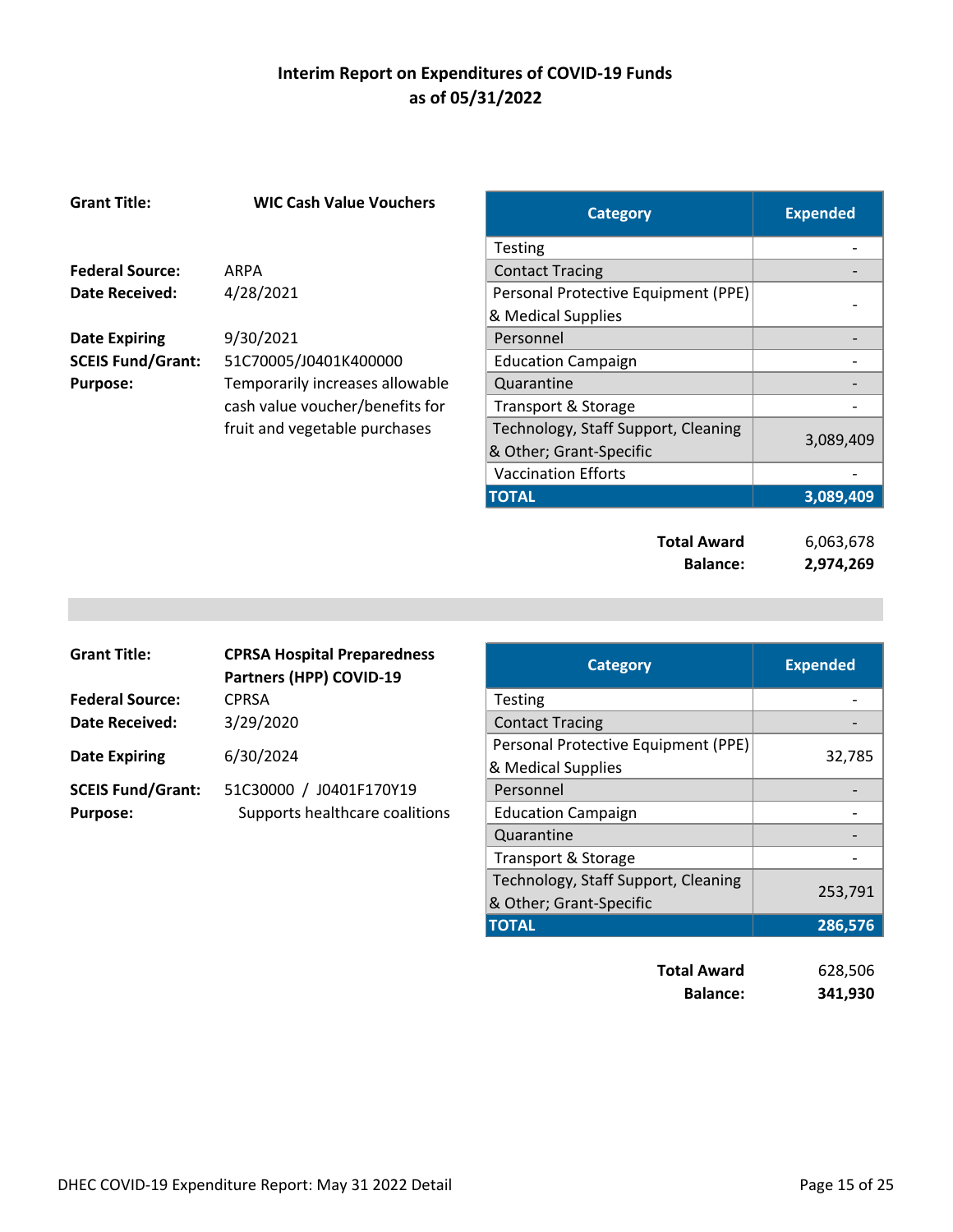| <b>Grant Title:</b>      | <b>CARES Hospital Preparedness</b><br>Partners (HPP) COVID-19 | <b>Category</b>                     | <b>Expended</b> |
|--------------------------|---------------------------------------------------------------|-------------------------------------|-----------------|
|                          | Supplement                                                    | <b>Testing</b>                      | 16,539          |
| <b>Federal Source:</b>   | <b>CARES</b>                                                  | <b>Contact Tracing</b>              |                 |
| <b>Date Received:</b>    | 5/22/2020                                                     | Personal Protective Equipment (PPE) |                 |
|                          |                                                               | & Medical Supplies                  | 169,161         |
| <b>Date Expiring:</b>    | 6/30/2024                                                     | Personnel                           |                 |
| <b>SCEIS Fund/Grant:</b> | 51C10014 / J0401F170X19                                       | <b>Education Campaign</b>           | 42              |
| <b>Purpose:</b>          | Funds used to support healthcare                              | Quarantine                          |                 |
|                          | coalitions with COVID19 response                              | Transport & Storage                 |                 |
|                          | activities. MUSC, the state's                                 | Technology, Staff Support, Cleaning |                 |
|                          | Special Pathogen Center, to                                   | & Other; Grant-Specific             | 532,483         |
|                          | receive \$175,455.                                            | <b>Vaccination Efforts</b>          | 8,810           |
|                          |                                                               | <b>TOTAL</b>                        | 727,035         |
|                          |                                                               |                                     |                 |
|                          |                                                               | <b>Total Award</b>                  | 1,687,823       |
|                          |                                                               | <b>Balance:</b>                     | 960,788         |

| <b>Grant Title:</b>      | Epi & Lab Capacity (ELC):<br><b>Infection Prevention &amp; Control</b> | <b>Category</b>                     | <b>Expended</b> |
|--------------------------|------------------------------------------------------------------------|-------------------------------------|-----------------|
|                          | <b>Training</b>                                                        | <b>Testing</b>                      |                 |
| <b>Federal Source:</b>   | <b>CPRSA</b>                                                           | <b>Contact Tracing</b>              |                 |
| <b>Date Received:</b>    | 5/28/2020                                                              | Personal Protective Equipment (PPE) |                 |
|                          |                                                                        | & Medical Supplies                  |                 |
| <b>Date Expiring</b>     | 7/31/2024                                                              | Personnel                           | 413,661         |
| <b>SCEIS Fund/Grant:</b> | 51C30000 / J0401U000Y19                                                | <b>Education Campaign</b>           | 7,575           |
| <b>Purpose:</b>          | Supports Project Firstline, CDC's                                      | Quarantine                          |                 |
|                          | national training collaborative for                                    | Transport & Storage                 |                 |
|                          | healthcare infection prevention                                        | Technology, Staff Support, Cleaning |                 |
|                          | and control                                                            | & Other; Grant-Specific             | 278             |
|                          |                                                                        | <b>TOTAL</b>                        | 421,514         |
|                          |                                                                        |                                     |                 |

**Total Award** 1,144,102 **Balance: 722,588**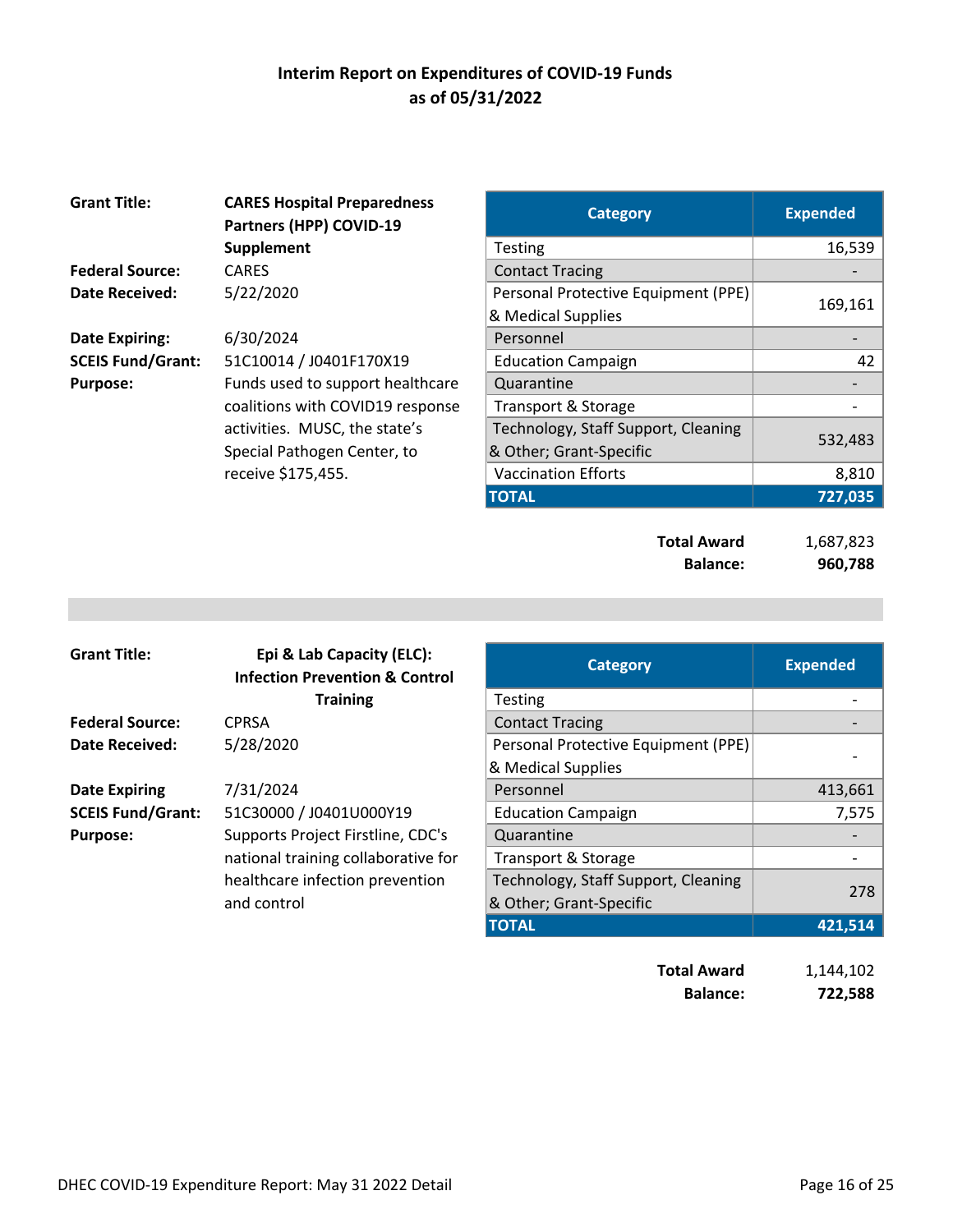**ELC: HIS COVID Category Category Expended** 

|                          |                                                                 | Testing                                               |                          |
|--------------------------|-----------------------------------------------------------------|-------------------------------------------------------|--------------------------|
| <b>Federal Source:</b>   | <b>CARES</b>                                                    | <b>Contact Tracing</b>                                |                          |
| <b>Date Received:</b>    | 6/29/2021                                                       | Personal Protective Equipment (PPE)                   |                          |
|                          |                                                                 | & Medical Supplies                                    |                          |
| <b>Date Expiring</b>     | 7/31/2024                                                       | Personnel                                             | 88,471                   |
| <b>SCEIS Fund/Grant:</b> | 51C10016/J0401U100F00                                           | <b>Education Campaign</b>                             |                          |
| <b>Purpose:</b>          | To build upon existing ELC                                      | Quarantine                                            |                          |
|                          | infrastructure that emphasizes                                  | <b>Transport &amp; Storage</b>                        |                          |
|                          | the coordination and critical                                   | Technology, Staff Support, Cleaning                   |                          |
|                          | integration of laboratory with                                  | & Other; Grant-Specific                               |                          |
|                          | epidemiology and health                                         | <b>Vaccination Efforts</b>                            |                          |
|                          | information systems in order to                                 | <b>TOTAL</b>                                          | 88,471                   |
|                          | maximize the public health impact                               |                                                       |                          |
|                          | of available resources.                                         | <b>Total Award</b>                                    | 109,580                  |
|                          |                                                                 | <b>Balance:</b>                                       | 21,109                   |
|                          |                                                                 |                                                       |                          |
|                          |                                                                 |                                                       |                          |
|                          |                                                                 |                                                       |                          |
|                          |                                                                 |                                                       |                          |
| <b>Grant Title:</b>      |                                                                 |                                                       |                          |
|                          | <b>ELC: Infants W/Congenital</b>                                | <b>Category</b>                                       | <b>Expended</b>          |
|                          | <b>Exposure</b>                                                 |                                                       | $\overline{\phantom{0}}$ |
| <b>Federal Source:</b>   | <b>CARES</b>                                                    | Testing                                               |                          |
| <b>Date Received:</b>    |                                                                 | <b>Contact Tracing</b>                                |                          |
|                          | 6/29/2021                                                       | Personal Protective Equipment (PPE)                   |                          |
|                          |                                                                 | & Medical Supplies<br>Personnel                       |                          |
| <b>Date Expiring</b>     | 7/31/2024                                                       |                                                       | $\overline{a}$           |
| <b>SCEIS Fund/Grant:</b> | 51C10016/J0401U100J00                                           | <b>Education Campaign</b>                             |                          |
| <b>Purpose:</b>          | To build upon existing ELC                                      | Quarantine                                            |                          |
|                          | infrastructure that emphasizes<br>the coordination and critical | Transport & Storage                                   |                          |
|                          |                                                                 | Technology, Staff Support, Cleaning                   | 93                       |
|                          | integration of laboratory with                                  | & Other; Grant-Specific<br><b>Vaccination Efforts</b> |                          |
|                          | epidemiology and health                                         |                                                       | 93                       |
|                          | information systems in order to                                 | <b>TOTAL</b>                                          |                          |
|                          | maximize the public health impact<br>of available resources.    | <b>Total Award</b>                                    | 184,586                  |

**Grant Title:**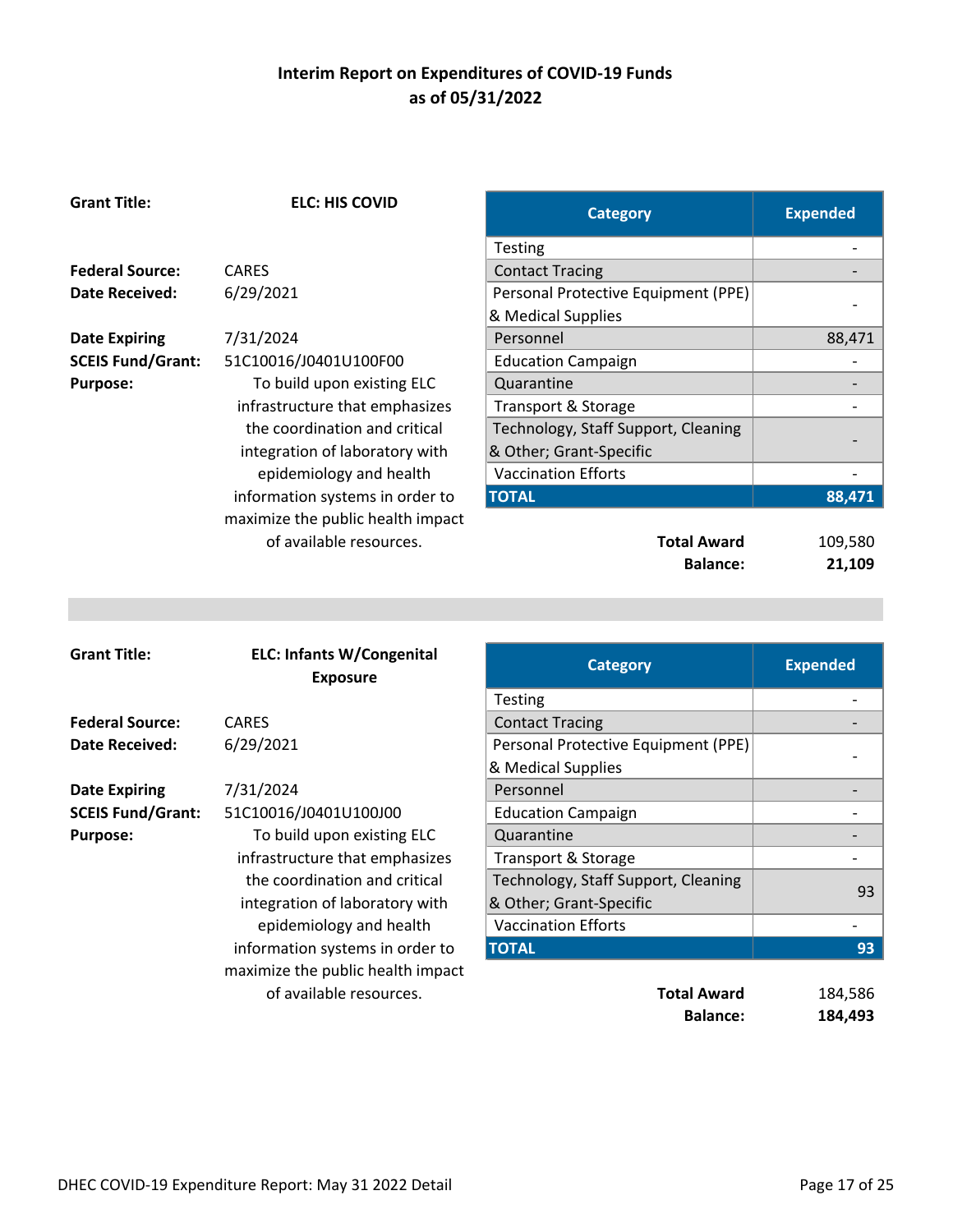| <b>Grant Title:</b>      | <b>ELC: NIOSH</b>                 | <b>Category</b>                     | <b>Expended</b> |
|--------------------------|-----------------------------------|-------------------------------------|-----------------|
|                          |                                   | <b>Testing</b>                      | 7,272           |
| <b>Federal Source:</b>   | <b>CARES</b>                      | <b>Contact Tracing</b>              |                 |
| Date Received:           | 8/1/2021                          | Personal Protective Equipment (PPE) |                 |
|                          |                                   | & Medical Supplies                  |                 |
| <b>Date Expiring</b>     | 7/31/2023                         | Personnel                           | 24,230          |
| <b>SCEIS Fund/Grant:</b> | 51C10016/J0401U100H00             | <b>Education Campaign</b>           |                 |
| <b>Purpose:</b>          | To build upon existing ELC        | Quarantine                          |                 |
|                          | infrastructure that emphasizes    | Transport & Storage                 |                 |
|                          | the coordination and critical     | Technology, Staff Support, Cleaning |                 |
|                          | integration of laboratory with    | & Other; Grant-Specific             | 151             |
|                          | epidemiology and health           | <b>Vaccination Efforts</b>          |                 |
|                          | information systems in order to   | <b>TOTAL</b>                        | 31,654          |
|                          | maximize the public health impact |                                     |                 |
|                          | of available resources.           | <b>Total Award</b>                  | 46,490          |
|                          |                                   | <b>Balance:</b>                     | 14,836          |
|                          |                                   |                                     |                 |
|                          |                                   |                                     |                 |
|                          |                                   |                                     |                 |
| <b>Grant Title:</b>      | <b>Wastewater Surveillance</b>    | <b>Category</b>                     | <b>Expended</b> |
|                          |                                   | Testing                             | 19615           |

| <b>Grant Title:</b>      | <b>Wastewater Surveillance</b> | <b>Category</b>                     | <b>Expended</b> |
|--------------------------|--------------------------------|-------------------------------------|-----------------|
|                          |                                | <b>Testing</b>                      | 19,615          |
| <b>Federal Source:</b>   | <b>CARES</b>                   | <b>Contact Tracing</b>              |                 |
| <b>Date Received:</b>    | 8/1/2020                       | Personal Protective Equipment (PPE) |                 |
|                          |                                | & Medical Supplies                  |                 |
| <b>Date Expiring</b>     | 8/31/2022                      | Personnel                           |                 |
| <b>SCEIS Fund/Grant:</b> | 51C10016/J0401U000Y01          | <b>Education Campaign</b>           |                 |
| <b>Purpose:</b>          | Investigate the relationship   | Quarantine                          |                 |
|                          | between SARS-nCoV-2 detection  | <b>Transport &amp; Storage</b>      |                 |
|                          | in sewage systems and new      | Technology, Staff Support, Cleaning |                 |
|                          | clusters of human cases.       | & Other; Grant-Specific             | 18,508          |
|                          |                                | <b>Vaccination Efforts</b>          |                 |
|                          |                                | <b>TOTAL</b>                        | 38,123          |
|                          |                                |                                     |                 |
|                          |                                | <b>Total Award</b>                  | 300,000         |

**Balance: 261,877**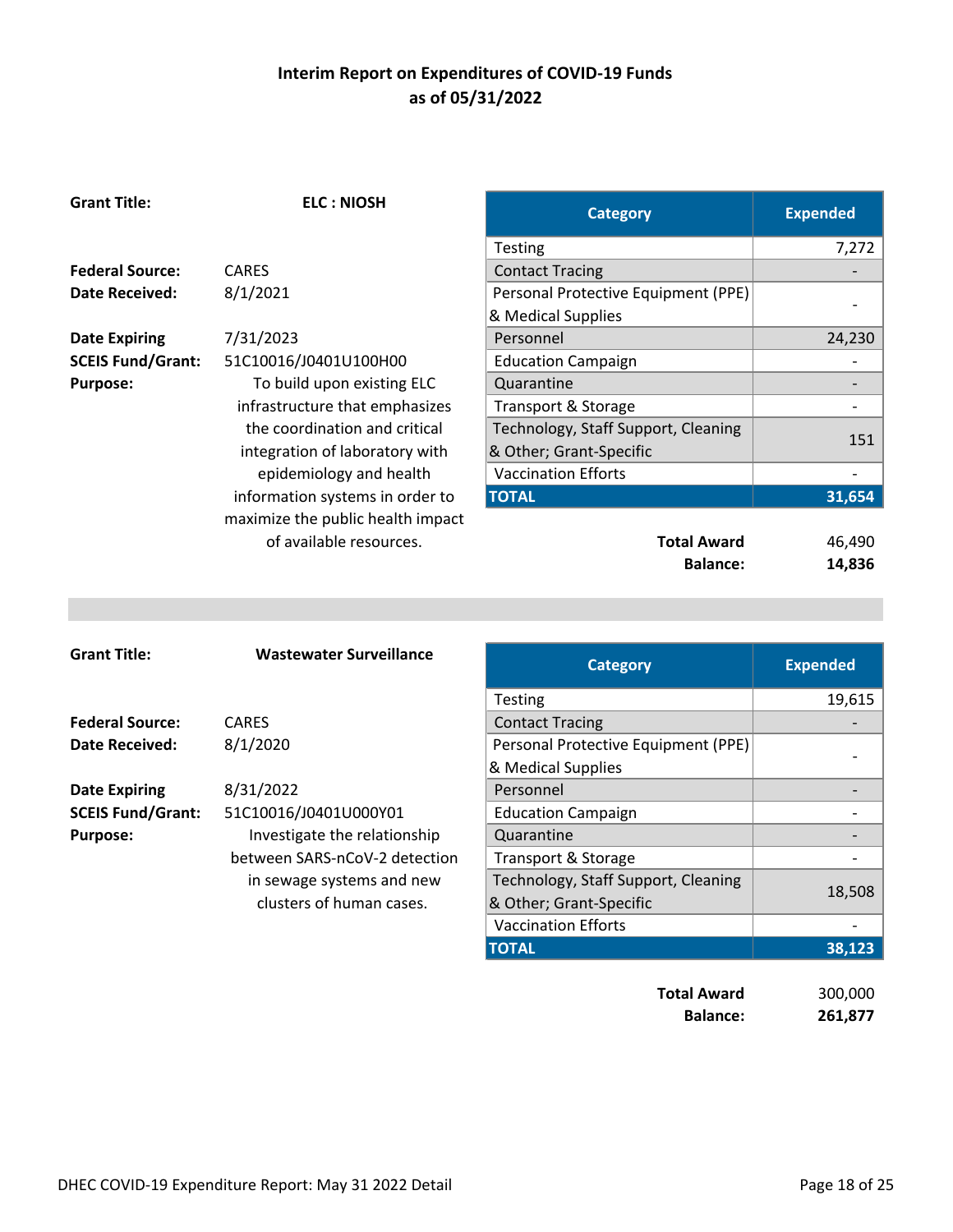| <b>Grant Title:</b>      | <b>Travelers Health</b>            | <b>Category</b>                     | <b>Expended</b>              |
|--------------------------|------------------------------------|-------------------------------------|------------------------------|
|                          |                                    | Testing                             |                              |
| <b>Federal Source:</b>   | <b>PPPHCE</b>                      | <b>Contact Tracing</b>              | -                            |
| <b>Date Received:</b>    | 8/1/2020                           | Personal Protective Equipment (PPE) |                              |
|                          |                                    | & Medical Supplies                  |                              |
| <b>Date Expiring</b>     | 7/31/2024                          | Personnel                           | 33,175                       |
| <b>SCEIS Fund/Grant:</b> | 51C40000/J0401U000V01              | <b>Education Campaign</b>           |                              |
| <b>Purpose:</b>          | Enhance practices related to the   | Quarantine                          | -                            |
|                          | management of traveler-related     | Transport & Storage                 |                              |
|                          | data, ensure best practices        | Technology, Staff Support, Cleaning |                              |
|                          | around public health activities at | & Other; Grant-Specific             | 83,200                       |
|                          | travel hubs and among travel       | <b>Vaccination Efforts</b>          |                              |
|                          | industry stakeholders, and         | <b>TOTAL</b>                        | 116,375                      |
|                          | improve communication with         |                                     |                              |
|                          | international travelers            | <b>Total Award</b>                  | 200,000                      |
|                          |                                    | <b>Balance:</b>                     | 83,625                       |
|                          |                                    |                                     |                              |
|                          |                                    |                                     |                              |
|                          |                                    |                                     |                              |
| <b>Grant Title:</b>      | <b>ELC: Data Modernization</b>     | <b>Category</b>                     | <b>Expended</b>              |
|                          |                                    |                                     | $\overline{\phantom{a}}$     |
| <b>Federal Source:</b>   | <b>CARES</b>                       | Testing                             |                              |
| <b>Date Received:</b>    |                                    | <b>Contact Tracing</b>              |                              |
|                          | 8/1/2021                           | Personal Protective Equipment (PPE) |                              |
| <b>Date Expiring</b>     | 7/31/2024                          | & Medical Supplies<br>Personnel     | 132,822                      |
| <b>SCEIS Fund/Grant:</b> | 51C10016/J0401U100K00              | <b>Education Campaign</b>           | $\qquad \qquad \blacksquare$ |
| <b>Purpose:</b>          | To build upon existing ELC         | Quarantine                          |                              |
|                          | infrastructure that emphasizes     | Transport & Storage                 |                              |
|                          | the coordination and critical      | Technology, Staff Support, Cleaning |                              |
|                          | integration of laboratory with     | & Other; Grant-Specific             |                              |
|                          | epidemiology and health            | <b>Vaccination Efforts</b>          | $\qquad \qquad \blacksquare$ |
|                          | information systems in order to    | <b>TOTAL</b>                        | 132,822                      |
|                          | maximize the public health impact  |                                     |                              |
|                          | of available resources.            | <b>Total Award</b>                  | 3,118,254                    |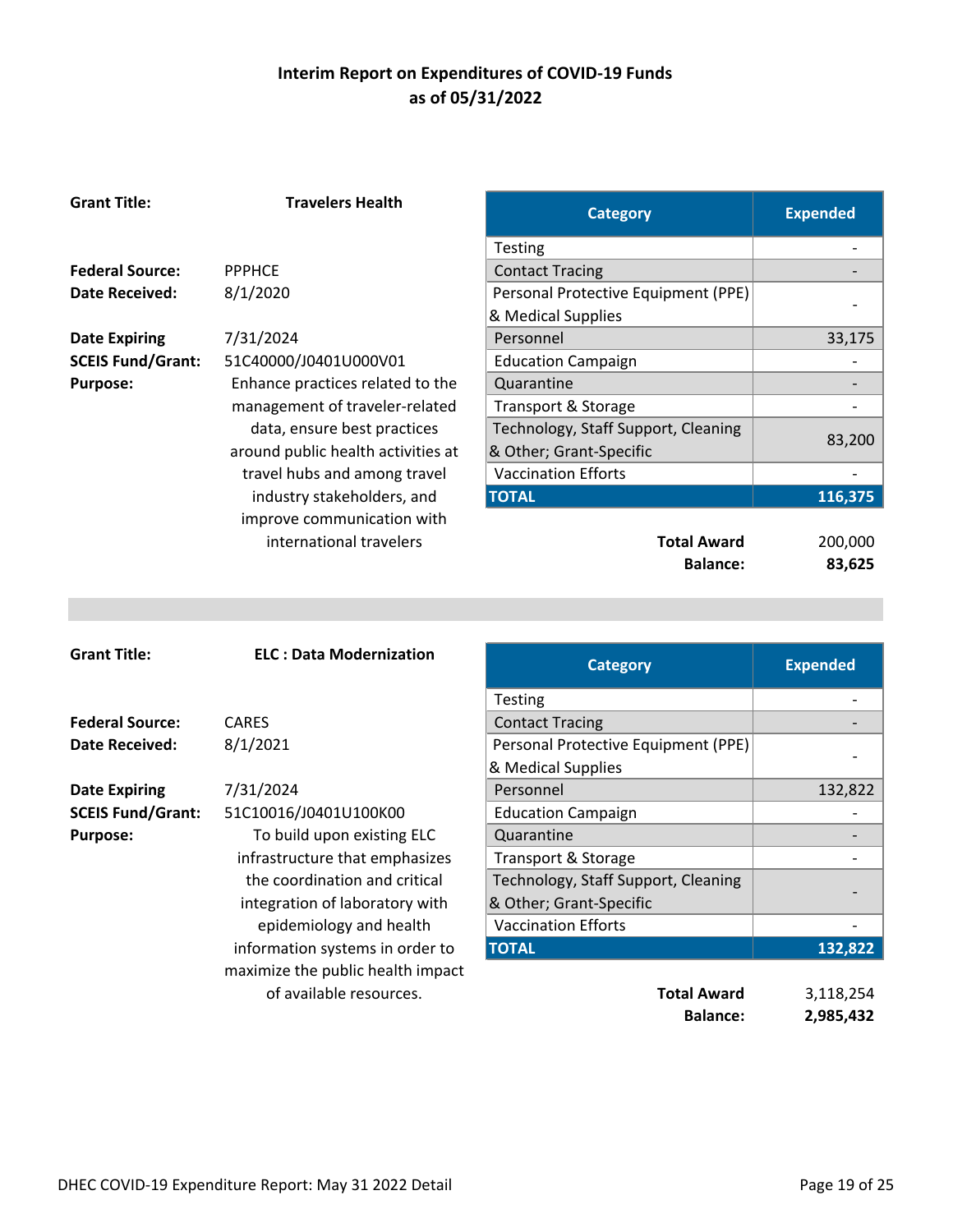| <b>Grant Title:</b>      | <b>AMD Sequencing &amp; Analytics</b> | <b>Category</b>                     | <b>Expended</b> |
|--------------------------|---------------------------------------|-------------------------------------|-----------------|
|                          |                                       | Testing                             | 310,282         |
| <b>Federal Source:</b>   | ARPA                                  | <b>Contact Tracing</b>              |                 |
| <b>Date Received:</b>    | 9/9/2021                              | Personal Protective Equipment (PPE) |                 |
|                          |                                       | & Medical Supplies                  |                 |
| <b>Date Expiring</b>     | 7/31/2024                             | Personnel                           |                 |
| <b>SCEIS Fund/Grant:</b> | 51C70002/J0401U100A00                 | <b>Education Campaign</b>           |                 |
| <b>Purpose:</b>          | Support sequencing and analytic       | Quarantine                          |                 |
|                          | capacity building in microbial        | Transport & Storage                 |                 |
|                          | genomics and bioinformatics as        | Technology, Staff Support, Cleaning |                 |
|                          | well as to further the                | & Other; Grant-Specific             | 7,134           |
|                          | development of AMD capacity in        | <b>Vaccination Efforts</b>          |                 |
|                          | health departments.                   | <b>TOTAL</b>                        | 317,416         |
|                          |                                       |                                     |                 |
|                          |                                       | <b>Total Award</b>                  | 3,728,600       |
|                          |                                       | <b>Balance:</b>                     | 3,411,184       |

| <b>Grant Title:</b>      | <b>ELC Advanced Molecular</b><br><b>Detection</b> | <b>Category</b>                     | <b>Expended</b> |
|--------------------------|---------------------------------------------------|-------------------------------------|-----------------|
|                          |                                                   | <b>Testing</b>                      | 227,299         |
| <b>Federal Source:</b>   | <b>PPPHCE</b>                                     | <b>Contact Tracing</b>              |                 |
| Date Received:           | 8/1/2020                                          | Personal Protective Equipment (PPE) |                 |
|                          |                                                   | & Medical Supplies                  |                 |
| <b>Date Expiring</b>     | 7/31/2024                                         | Personnel                           |                 |
| <b>SCEIS Fund/Grant:</b> | 51C40000/J0401U000T01                             | <b>Education Campaign</b>           |                 |
| <b>Purpose:</b>          | To support COVID-19 Advanced                      | Quarantine                          |                 |
|                          | <b>Molecular Detection Technologies</b>           | Transport & Storage                 |                 |
|                          |                                                   | Technology, Staff Support, Cleaning |                 |
|                          |                                                   | & Other; Grant-Specific             | 1,000           |
|                          |                                                   | <b>Vaccination Efforts</b>          |                 |
|                          |                                                   | <b>TOTAL</b>                        | 228,299         |

| <b>Total Award</b> | 235,000 |
|--------------------|---------|
| <b>Balance:</b>    | 6,701   |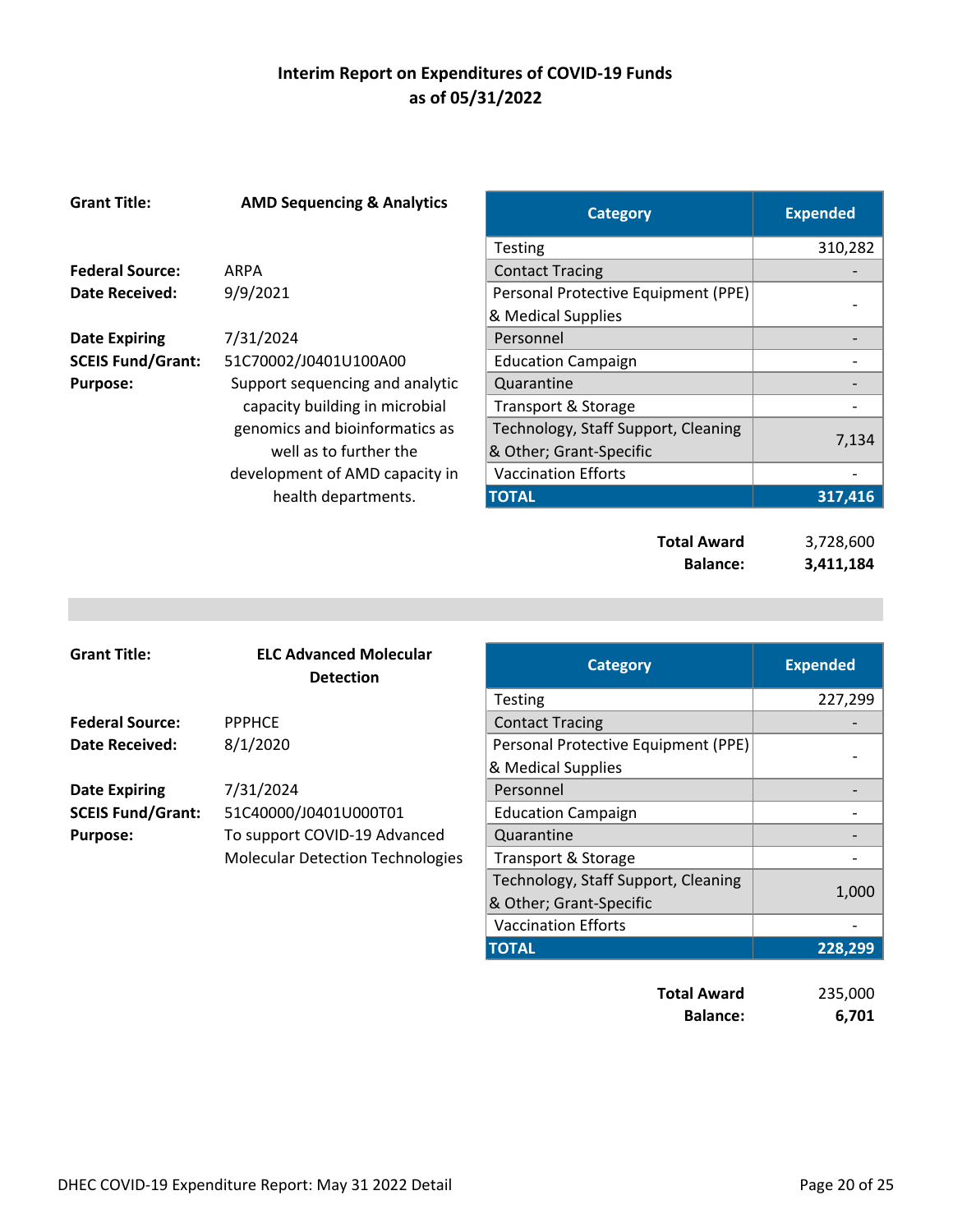| <b>Grant Title:</b>      | <b>PHL Preparedness</b>          | <b>Category</b>                     | <b>Expended</b> |
|--------------------------|----------------------------------|-------------------------------------|-----------------|
|                          |                                  | <b>Testing</b>                      | 379,870         |
| <b>Federal Source:</b>   | <b>PPPHCE</b>                    | <b>Contact Tracing</b>              |                 |
| <b>Date Received:</b>    | 8/1/2020                         | Personal Protective Equipment (PPE) |                 |
|                          |                                  | & Medical Supplies                  |                 |
| <b>Date Expiring</b>     | 7/31/2024                        | Personnel                           |                 |
| <b>SCEIS Fund/Grant:</b> | 51C40000/J0401U000U01            | <b>Education Campaign</b>           |                 |
| <b>Purpose:</b>          | Strengthen's state public health | Quarantine                          |                 |
|                          | lab preparedness and response    | Transport & Storage                 | 30              |
|                          | capabilities                     | Technology, Staff Support, Cleaning |                 |
|                          |                                  | & Other; Grant-Specific             | 57,589          |
|                          |                                  | <b>Vaccination Efforts</b>          |                 |
|                          |                                  | <b>TOTAL</b>                        | 437,490         |
|                          |                                  |                                     |                 |
|                          |                                  | <b>Total Award</b>                  | 515,000         |
|                          |                                  | <b>Balance:</b>                     | 77,510          |

| <b>Grant Title:</b>      | <b>Rape Prevention and Education</b> | <b>Category</b>                     | <b>Expended</b> |
|--------------------------|--------------------------------------|-------------------------------------|-----------------|
|                          |                                      | <b>Testing</b>                      |                 |
| <b>Federal Source:</b>   | <b>CPRSA</b>                         | <b>Contact Tracing</b>              |                 |
| <b>Date Received:</b>    | 6/19/2020                            | Personal Protective Equipment (PPE) |                 |
|                          |                                      | & Medical Supplies                  |                 |
| <b>Date Expiring</b>     | 1/31/2022                            | Personnel                           |                 |
| <b>SCEIS Fund/Grant:</b> | 51C30000/J0401F720V19                | <b>Education Campaign</b>           |                 |
| <b>Purpose:</b>          | Provide sexual violence              | Quarantine                          |                 |
|                          | prevention virtual resources to      | Transport & Storage                 |                 |
|                          | rape crisis centers, schools and     | Technology, Staff Support, Cleaning |                 |
|                          | agencies across the state.           | & Other; Grant-Specific             | 51,301          |
|                          | <b>Extension requested</b>           | <b>Vaccination Efforts</b>          |                 |
|                          |                                      | <b>TOTAL</b>                        | 51,301          |
|                          |                                      | <b>Total Award</b>                  | 53,158          |

**Balance: 1,857**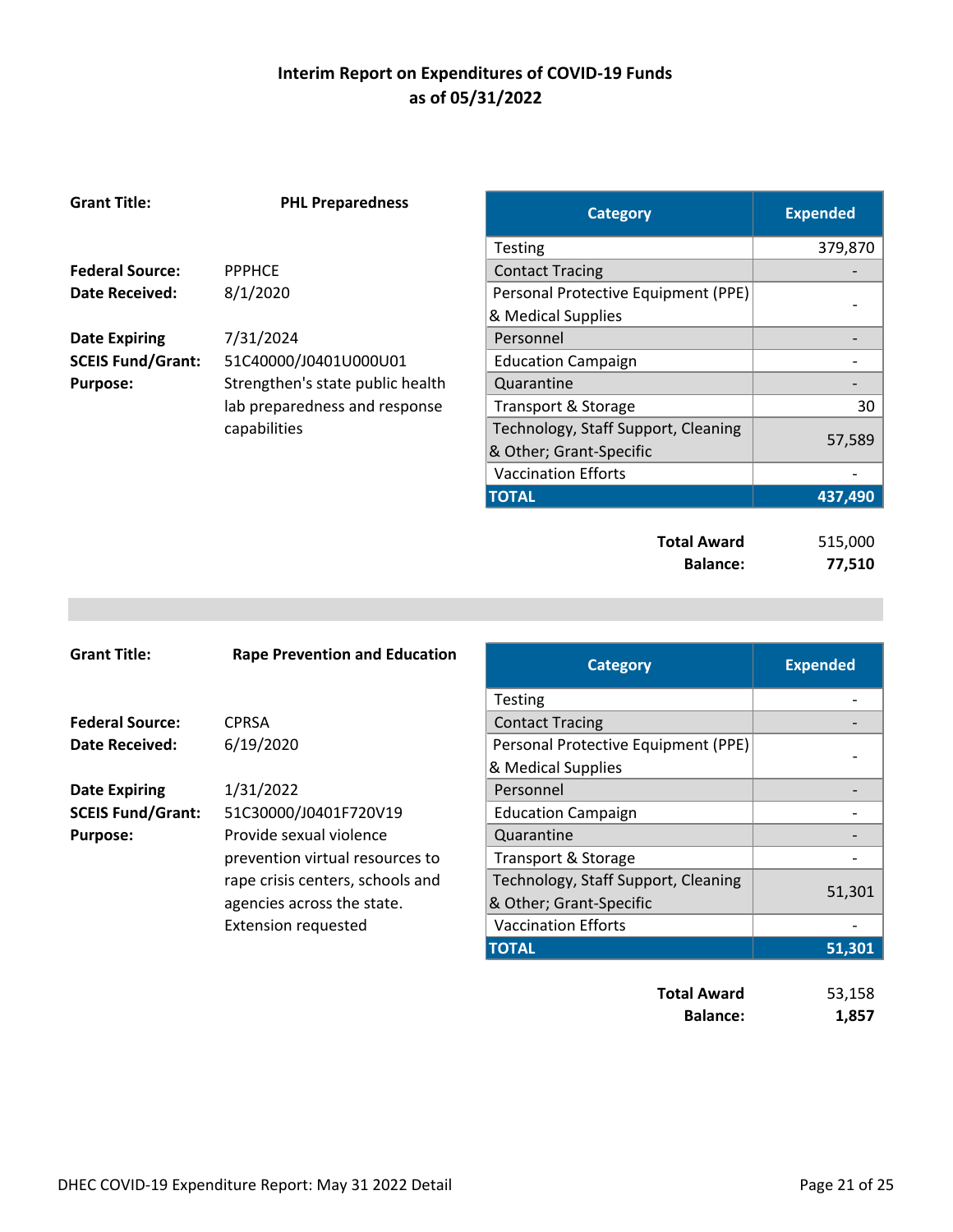| <b>Grant Title:</b>      | <b>Ryan White HIV/AIDS Program</b><br>Part B COVID-19 Response | <b>Category</b>                     | <b>Expended</b> |
|--------------------------|----------------------------------------------------------------|-------------------------------------|-----------------|
| <b>Federal Source:</b>   | <b>CARES</b>                                                   | Testing                             |                 |
| Date Received:           | 4/1/2020                                                       | <b>Contact Tracing</b>              |                 |
|                          | 3/31/2022                                                      | Personal Protective Equipment (PPE) |                 |
| <b>Date Expiring</b>     |                                                                | & Medical Supplies                  |                 |
| <b>SCEIS Fund/Grant:</b> | 51C10007 / J0401F520V19                                        | Personnel                           |                 |
| <b>Purpose:</b>          | To prevent, prepare for, and                                   | <b>Education Campaign</b>           |                 |
|                          | respond to COVID-19, as needs                                  | Quarantine                          |                 |
|                          | evolve for clients of Ryan White                               | Transport & Storage                 |                 |
|                          | HIV/AIDS program recipients.                                   | Technology, Staff Support, Cleaning |                 |
|                          |                                                                | 0 Othor: Cront Cnooific             | 1,001,5         |

| <b>Ryan White HIV/AIDS Program</b><br>Part B COVID-19 Response | <b>Category</b>                     | <b>Expended</b> |
|----------------------------------------------------------------|-------------------------------------|-----------------|
| CARES                                                          | <b>Testing</b>                      |                 |
| 4/1/2020                                                       | <b>Contact Tracing</b>              |                 |
| 3/31/2022                                                      | Personal Protective Equipment (PPE) |                 |
|                                                                | & Medical Supplies                  |                 |
| 51C10007 / J0401F520V19                                        | Personnel                           |                 |
| To prevent, prepare for, and                                   | <b>Education Campaign</b>           |                 |
| respond to COVID-19, as needs                                  | Quarantine                          |                 |
| evolve for clients of Ryan White                               | Transport & Storage                 |                 |
| HIV/AIDS program recipients.                                   | Technology, Staff Support, Cleaning |                 |
|                                                                | & Other; Grant-Specific             | 1,001,503       |
|                                                                | <b>TOTAL</b>                        | 1,001,503       |
|                                                                |                                     |                 |

| <b>Total Award</b> | 1,074,938 |
|--------------------|-----------|
| <b>Balance:</b>    | 73,435    |

| <b>Grant Title:</b>      | <b>Housing Opportunities for</b><br><b>Persons with AIDS (HOPWA)</b> | <b>Category</b>                                |
|--------------------------|----------------------------------------------------------------------|------------------------------------------------|
|                          |                                                                      | <b>Testing</b>                                 |
| <b>Federal Source:</b>   | <b>CARES</b>                                                         | <b>Contact Tracing</b>                         |
| Date Received:           | 3/27/2020                                                            | Personal Protective Equipment (PPE)            |
|                          |                                                                      | & Medical Supplies                             |
| <b>Date Expiring</b>     | 6/7/2023                                                             | Personnel                                      |
| <b>SCEIS Fund/Grant:</b> | 51C10008 / J0401F020V19                                              | <b>Education Campaign</b>                      |
| <b>Purpose:</b>          | Supports housing opportunities                                       | Quarantine                                     |
|                          | for people diagnosed with AIDS                                       | Transport & Storage                            |
|                          |                                                                      | Technology, Staff Support, Cleaning            |
|                          |                                                                      | $0.01$ $0.000$ $0.000$ $0.000$ $0.000$ $0.000$ |

| <b>Grant Title:</b>      | <b>Housing Opportunities for</b><br>Persons with AIDS (HOPWA) | <b>Category</b>                     | <b>Expended</b> |
|--------------------------|---------------------------------------------------------------|-------------------------------------|-----------------|
|                          |                                                               | <b>Testing</b>                      | 47              |
| <b>Federal Source:</b>   | <b>CARES</b>                                                  | <b>Contact Tracing</b>              |                 |
| <b>Date Received:</b>    | 3/27/2020                                                     | Personal Protective Equipment (PPE) |                 |
|                          |                                                               | & Medical Supplies                  | 64              |
| <b>Date Expiring</b>     | 6/7/2023                                                      | Personnel                           |                 |
| <b>SCEIS Fund/Grant:</b> | 51C10008 / J0401F020V19                                       | <b>Education Campaign</b>           | 1,229           |
| <b>Purpose:</b>          | Supports housing opportunities                                | Quarantine                          |                 |
|                          | for people diagnosed with AIDS                                | <b>Transport &amp; Storage</b>      |                 |
|                          |                                                               | Technology, Staff Support, Cleaning |                 |
|                          |                                                               | & Other; Grant-Specific             | 166,641         |
|                          |                                                               | <b>TOTAL</b>                        | 167,981         |
|                          |                                                               |                                     |                 |
|                          |                                                               | <b>Total Award</b>                  | 337,889         |

**Balance: 169,908**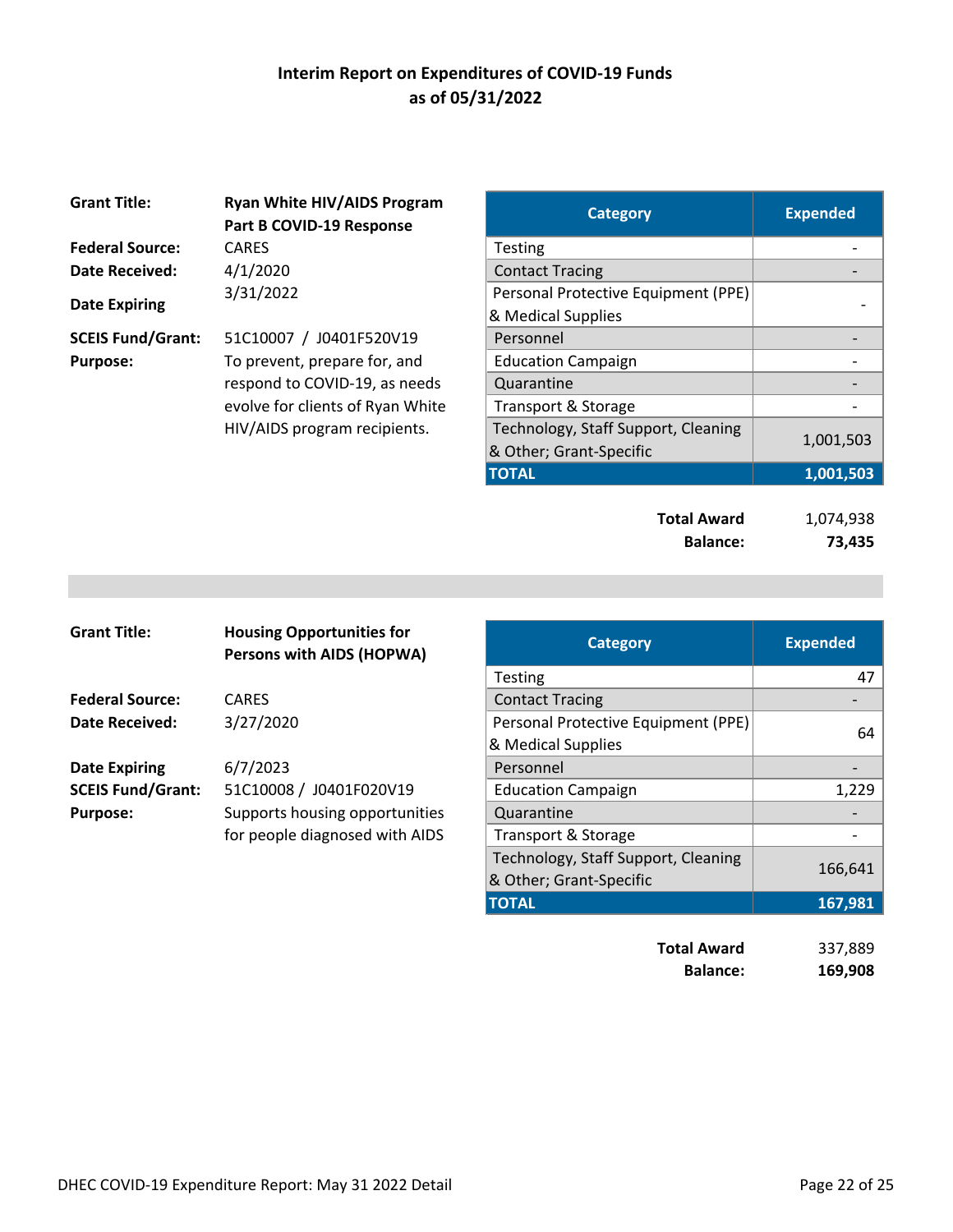| <b>Grant Title:</b>      | <b>Building Resilient and Inclusive</b><br><b>Communities</b> | <b>Category</b>                       | <b>Expended</b>   |
|--------------------------|---------------------------------------------------------------|---------------------------------------|-------------------|
|                          |                                                               | Testing                               |                   |
| <b>Federal Source:</b>   | <b>CARES</b>                                                  | <b>Contact Tracing</b>                |                   |
| Date Received:           | 1/1/2021                                                      | Personal Protective Equipment (PPE)   |                   |
|                          |                                                               | & Medical Supplies                    |                   |
| <b>Date Expiring</b>     | 12/31/2022                                                    | Personnel                             |                   |
| <b>SCEIS Fund/Grant:</b> | 51C10029/J0401G690000                                         | <b>Education Campaign</b>             | 3,486             |
| <b>Purpose:</b>          | Partnerships with organizations                               | Quarantine                            |                   |
|                          | supporting the emotional and                                  | Transport & Storage                   |                   |
|                          | social needs of older adults                                  | Technology, Staff Support, Cleaning   |                   |
|                          | particularly those living in long-                            | & Other; Grant-Specific               | 200,705           |
|                          | term care facilities.                                         | <b>Vaccination Efforts</b>            |                   |
|                          |                                                               | <b>TOTAL</b>                          | 204,191           |
|                          |                                                               | <b>Total Award</b><br><b>Balance:</b> | 300,000<br>95,809 |

| <b>Grant Title:</b>      | <b>Medicare Survey &amp; Certification</b> | <b>Category</b>                     | <b>Expended</b> |
|--------------------------|--------------------------------------------|-------------------------------------|-----------------|
|                          |                                            | <b>Testing</b>                      |                 |
| <b>Federal Source:</b>   | <b>CARES</b>                               | <b>Contact Tracing</b>              |                 |
| <b>Date Received:</b>    | 7/20/2020                                  | Personal Protective Equipment (PPE) |                 |
|                          |                                            | & Medical Supplies                  |                 |
| <b>Date Expiring</b>     | 9/30/2023                                  | Personnel                           |                 |
| <b>SCEIS Fund/Grant:</b> | 51C10022 / J0401F260X19                    | <b>Education Campaign</b>           |                 |
| <b>Purpose:</b>          | Backlog of recertifications,               | Quarantine                          |                 |
|                          | focused infection control surveys,         | Transport & Storage                 |                 |
|                          | complaints related to infection            | Technology, Staff Support, Cleaning |                 |
|                          | control violations, and revisit            | & Other; Grant-Specific             | 794,140         |
|                          | surveys to provide greater                 | <b>TOTAL</b>                        | 794,140         |
|                          | oversight of health care facilities        |                                     |                 |
|                          |                                            | <b>Total Award</b>                  | 794,140         |
|                          |                                            | <b>Balance:</b>                     |                 |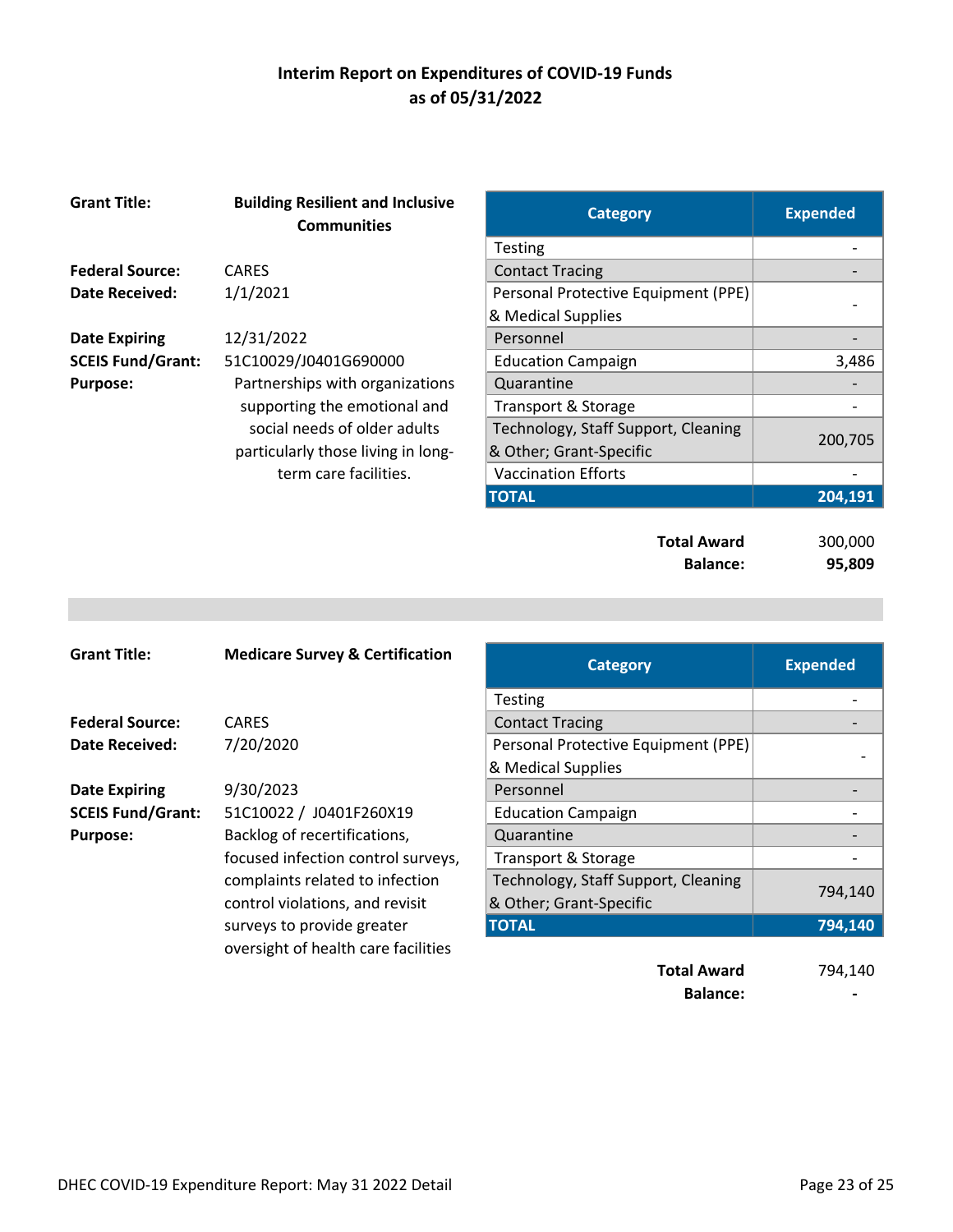| <b>Grant Title:</b>      | <b>Medicare Survey &amp; Certification</b> | <b>Category</b>                     | <b>Expended</b> |
|--------------------------|--------------------------------------------|-------------------------------------|-----------------|
|                          |                                            | <b>Testing</b>                      |                 |
| <b>Federal Source:</b>   | <b>CARES</b>                               | <b>Contact Tracing</b>              |                 |
| <b>Date Received:</b>    | 7/20/2020                                  | Personal Protective Equipment (PPE) |                 |
|                          |                                            | & Medical Supplies                  |                 |
| <b>Date Expiring</b>     | 9/30/2023                                  | Personnel                           |                 |
| <b>SCEIS Fund/Grant:</b> | 51C10022 / J0401F260X20                    | <b>Education Campaign</b>           |                 |
| <b>Purpose:</b>          | Backlog of recertifications,               | Quarantine                          |                 |
|                          | focused infection control surveys,         | Transport & Storage                 |                 |
|                          | complaints related to infection            | Technology, Staff Support, Cleaning |                 |
|                          | control violations, and revisit            | & Other; Grant-Specific             | 208,316         |
|                          | surveys to provide greater                 | <b>TOTAL</b>                        | 208,316         |
|                          | oversight of health care facilities        |                                     |                 |
|                          |                                            | <b>Total Award</b>                  | 208,316         |
|                          |                                            | <b>Balance:</b>                     |                 |

| <b>Grant Title:</b>      | <b>MIS-C ELC#4</b>                  | <b>Category</b>                     | <b>Expended</b> |
|--------------------------|-------------------------------------|-------------------------------------|-----------------|
|                          |                                     | <b>Testing</b>                      |                 |
| <b>Federal Source:</b>   | <b>CARES</b>                        | <b>Contact Tracing</b>              |                 |
| Date Received:           | 8/1/2020                            | Personal Protective Equipment (PPE) |                 |
|                          |                                     | & Medical Supplies                  |                 |
| <b>Date Expiring</b>     | 7/31/2024                           | Personnel                           | 23,011          |
| <b>SCEIS Fund/Grant:</b> | 51C10016/J0401U000Z01               | <b>Education Campaign</b>           |                 |
| <b>Purpose:</b>          | For communication of MIS-C          | Quarantine                          |                 |
|                          | surveillance requirements to        | Transport & Storage                 |                 |
|                          | healthcare providers, data          | Technology, Staff Support, Cleaning |                 |
|                          | collection on each potential case,  | & Other; Grant-Specific             |                 |
|                          | analysis of this data and provision | <b>Vaccination Efforts</b>          |                 |
|                          | of findings to CDC                  | <b>TOTAL</b>                        | 23,011          |

**Total Award** 100,000 **Balance: 76,989**